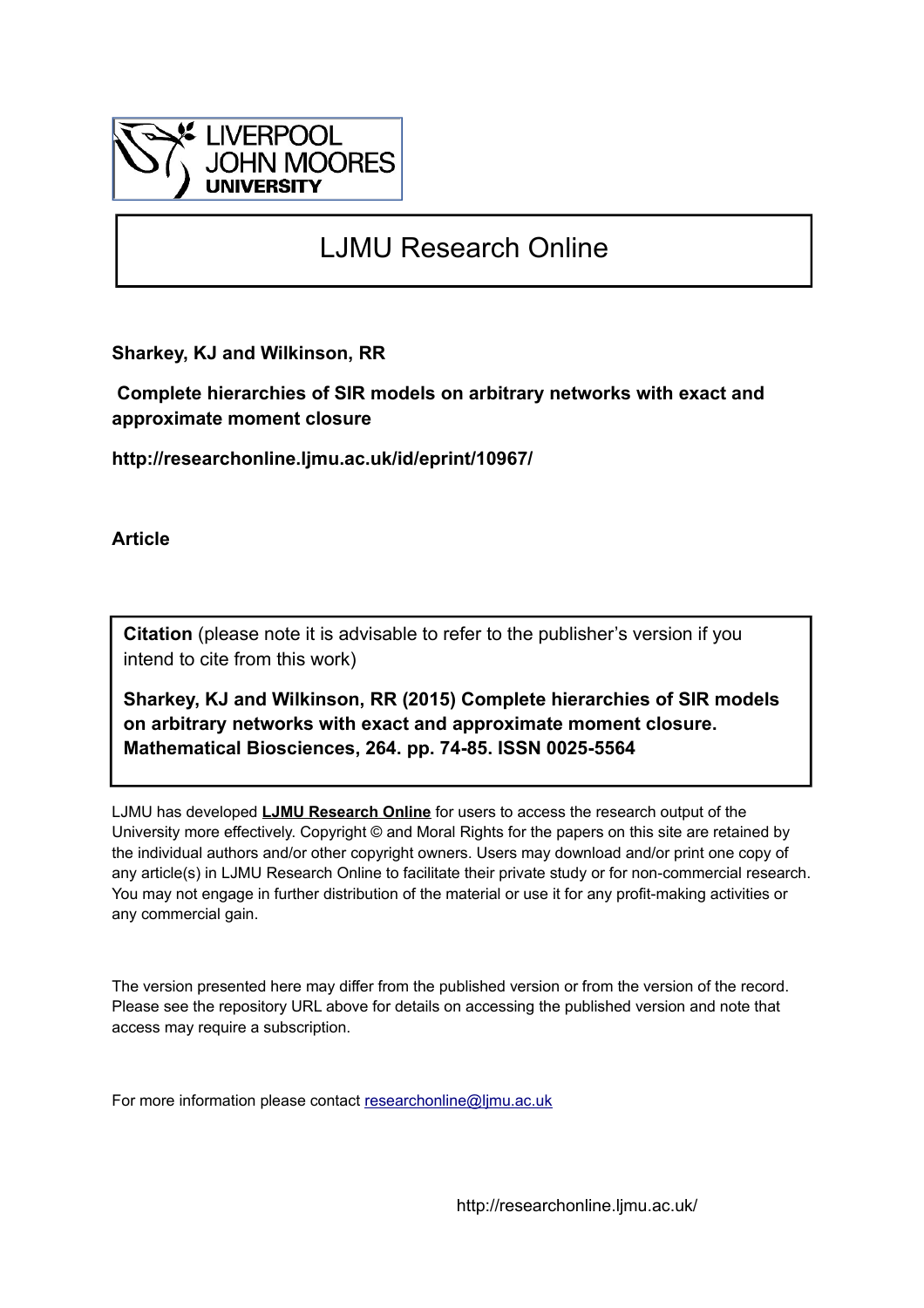Contents lists available at [ScienceDirect](http://www.ScienceDirect.com)







journal homepage: [www.elsevier.com/locate/mbs](http://www.elsevier.com/locate/mbs)

# Complete hierarchies of SIR models on arbitrary networks with exact and approximate moment closure



# Kieran J. Sharkey<sup>∗</sup> , Robert R. Wilkinson

*Department of Mathematical Sciences, University of Liverpool, Peach Street, Liverpool, L69 7ZL, United Kingdom*

#### article info

*Article history:* Received 4 September 2014 Revised 20 March 2015 Accepted 23 March 2015 Available online 28 March 2015

*Keywords:* Epidemic SIR Network Dimensional reduction Moment closure BBGKY

### **ABSTRACT**

We first generalise ideas discussed by Kiss et al. (2015) to prove a theorem for generating exact closures (here expressing joint probabilities in terms of their constituent marginal probabilities) for susceptible-infectiousremoved (SIR) dynamics on arbitrary graphs (networks). For Poisson transmission and removal processes, this enables us to obtain a systematic reduction in the number of differential equations needed for an exact 'moment closure' representation of the underlying stochastic model. We define 'transmission blocks' as a possible extension of the block concept in graph theory and show that the order at which the exact moment closure representation is curtailed is the size of the largest transmission block. More generally, approximate closures of the hierarchy of moment equations for these dynamics are typically defined for the first and second order yielding mean-field and pairwise models respectively. It is frequently implied that, in principle, closed models can be written down at arbitrary order if only we had the time and patience to do this. However, for epidemic dynamics on networks, these higher-order models have not been defined explicitly. Here we unambiguously define hierarchies of approximate closed models that can utilise subsystem states of any order, and show how well-known models are special cases of these hierarchies.

© 2015 The Authors. Published by Elsevier Inc. This is an open access article under the CC BY license [\(http://creativecommons.org/licenses/by/4.0/\)](http://creativecommons.org/licenses/by/4.0/).

# **1. Introduction**

A primary method for incorporating spatial structure and other contact structures into epidemic models is to use a network of contacts [\[1\].](#page-12-0) While simulation of stochastic models is straightforward on these networks, obtaining differential equation descriptions of the relevant time series is more complex. Here we consider the construction of a hierarchy of moment equations which, in statistical physics, is sometimes known as the Bogoliubov–Born–Green–Kirkwood–Yvon (BBGKY) hierarchy after the names of its originators. The method was applied to population-level network-based epidemic and ecological models in the 1990s where truncation of the hierarchy was made at second order yielding pair-approximation models [\[2–5\].](#page-12-0) Higherorder truncation of this hierarchy at the level of triples has also been investigated [\[2,6,7\].](#page-12-0) With increasing computational resources it has also become numerically viable to consider these hierarchies in terms of individuals, rather than population-level quantities  $[8-10]$ . A particularly important feature of the individual-level representation is that it enables us to establish exactness for finite populations in

*E-mail address:* [kjs@liv.ac.uk](mailto:kjs@liv.ac.uk) (K.J. Sharkey).

certain circumstances (see [\[11\]](#page-12-0) and also [\[12\]](#page-12-0) and [\[13\]](#page-12-0) by different methods).

Here we generalise ideas discussed by Kiss et al. [\[12\]](#page-12-0) and also noted by Newman [\[14\],](#page-12-0) and apply them to arbitrary directed networks. We also observe that they apply to non-Markovian as well as Markovian SIR dynamics. Depending on the network, we find that for Markovian dynamics, exact closed models exist at all levels of the hierarchy of moment equations. The exact models and exact closures considered in [\[11\]](#page-12-0) and [\[12\]](#page-12-0) then represent special cases.

While the majority of moment closure models do not go beyond closure at the level of pairs (second order), it is frequently stated that, in principle, closed models at any order can be constructed. However, such higher-order models are rarely defined explicitly. Here, in the Markovian SIR epidemic context, we shall define hierarchies of closed models that can be constructed unambiguously at all orders by a systematic truncation method. In fact, we shall define and investigate several hierarchies of approximate models. All of these converge to exact representations at truncation orders which depend on the underlying network structure and all of them have either the pair-level model discussed in [\[8,9\]](#page-12-0) or the variant of this model discussed in [\[11\]](#page-12-0) as the lowest (zeroth) order level of truncation.

The next section discusses the relevant background concepts upon which our work builds. [Section 3](#page-3-0) introduces the exact closure theorem which defines the conditions under which simplifications to

0025-5564/© 2015 The Authors. Published by Elsevier Inc. This is an open access article under the CC BY license [\(http://creativecommons.org/licenses/by/4.0/\)](http://creativecommons.org/licenses/by/4.0/).

<sup>∗</sup> Corresponding author. Tel.: +44 151 794 4023.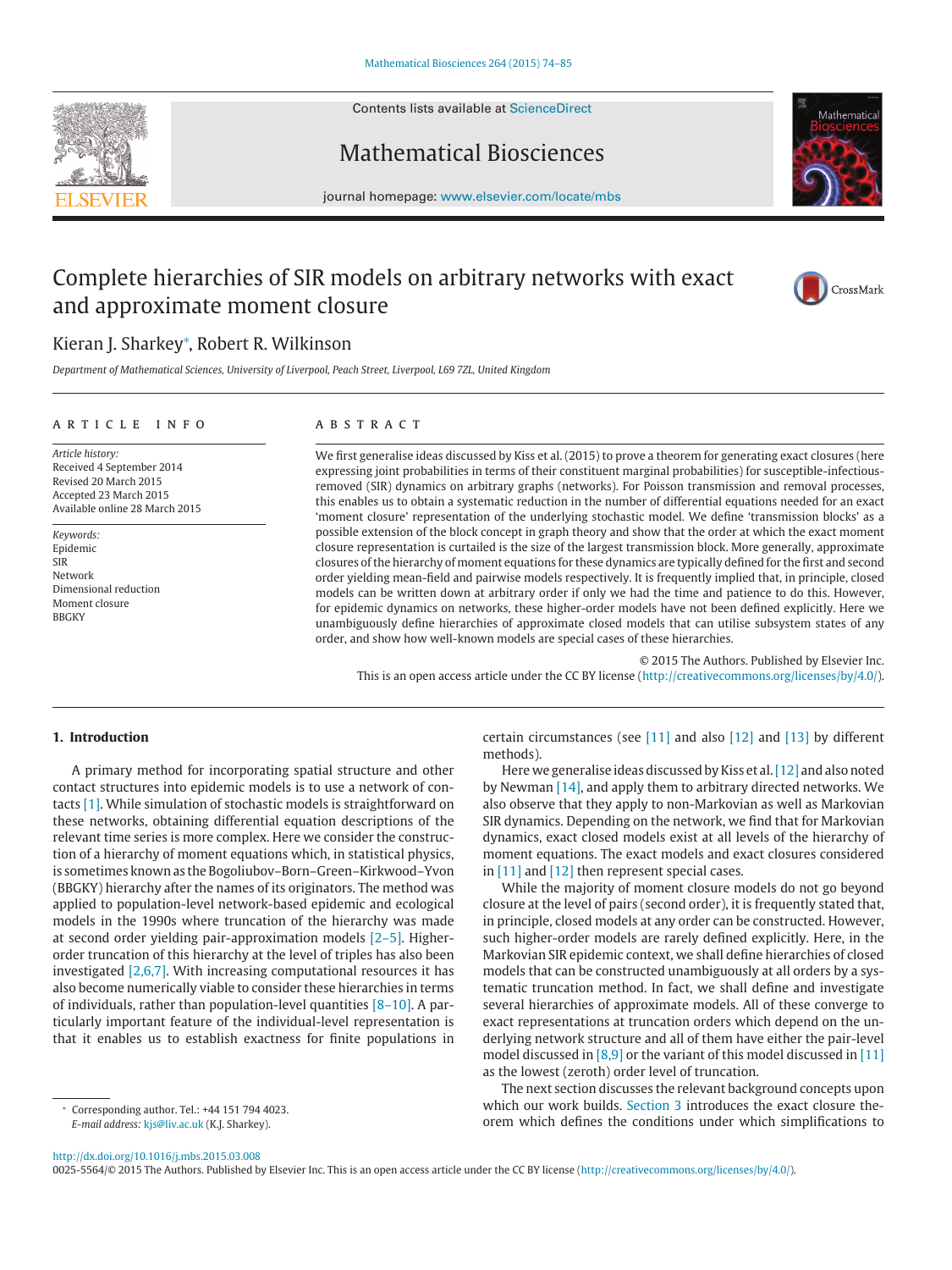<span id="page-2-0"></span>the hierarchy of equations can be made for particular networks. [Section 4](#page-6-0) introduces approximate closures leading to complete hierarchies of approximate models.

# **2. Background concepts**

Apart from [Theorem 3.1](#page-3-0) which applies more generally, we shall consider a Markovian class of SIR models on contact networks. In particular, we consider a directed graph  $D = (V, A)$  consisting of  $N = |V|$ individuals/nodes and a set *A* of arcs. We also label each individual according to some arbitrary ordering such that if  $i \in V$  then  $i \in \{1,$ 2, . . . , *N*}. Each individual can be in only one of three states *S, I*, or *R* at any given time. Node  $j \in V$ , when infectious, makes 'infectious contacts' to node  $i \in V$  via a Poisson process of rate  $T_{ij} \geq 0,$  where  $T_{ij} > 0 \Leftrightarrow (j, i) \in A$  and where we assume that  $T_{ii} = 0$  for all  $i \in V$ . If node *i* is susceptible when it receives an infectious contact then it immediately becomes infectious. It will then remain infectious for an exponentially distributed period, with parameter  $\gamma_i$ , after which it becomes recovered – which is an absorbing state for the individual. We thus have a continuous-time Markov chain with a state space of size 3*N*. Except where otherwise stated, we also assume initial conditions such that the states of all nodes are initially statistically independent. This assumption encompasses all pure-state initial conditions, such as a specific individual being infectious with all others susceptible, and it also incorporates binomially distributed initial conditions. Uniform initial conditions can also be exactly represented with additional computation [\[13\].](#page-12-0)

**Definition 2.1.**  $S_i$ ,  $I_i$  and  $R_i$  denote the indicator random variables for the events that node  $i \in V$  is susceptible, infectious and removed respectively. Depending on the context, it will also be convenient to refer to *Si, Ii* and *Ri* as the corresponding events themselves.

The hierarchy comprises of a sequence of equations containing the first moments and mixed moments of the random variables *Si* and *Ii*. Using angle brackets to denote expectation values, it can be shown [\[9\]](#page-12-0) that the master equation (or Kolmogorov forward equations) implies the following rate equations:

$$
\langle \dot{S}_i \rangle = -\sum_{j=1}^N T_{ij} \langle S_i I_j \rangle,
$$
  

$$
\langle I_i \rangle = \sum_{j=1}^N T_{ij} \langle S_i I_j \rangle - \gamma_i \langle I_i \rangle.
$$
 (1)

where *S<sub>i</sub>I<sub>i</sub>* is a product of the indicator random variables which also specifies a state of the subsystem of order two comprising of the pair of nodes *i* and *j*. For this pair state we have:

$$
\langle S_i I_j \rangle = \sum_{k \neq i}^N T_{jk} \langle S_i S_j I_k \rangle - \sum_{k \neq j}^N T_{ik} \langle S_i I_j I_k \rangle - T_{ij} \langle S_i I_j \rangle - \gamma_j \langle S_i I_j \rangle. \tag{2}
$$

More generally, for these models, the master equation allows us to write down a rate equation for the probability of any subsystem state of size *n* in terms of subsystem states of size *n* and subsystem states of size *n* + 1. We state this as a theorem below (Theorem 2.1).

Following prior work [\[11\],](#page-12-0) but with a notational simplification brought about by using the same index for all system and subsystem states, we define an alternative notation to Definition 2.1 that is useful for keeping track of the hierarchy of moment equations in this context.

**Definition 2.2.** We use the following notation to denote subsystem states.

- $\psi_W$  is a subsystem comprising of the set of nodes  $W \subset V$ .
- Let *A* be a mapping from the elements of *W* to {*S, I, R*}, and let *Ai* be the image of node  $i \in W$  under A. Thus, A can also be interpreted as a pure state for subsystem  $\psi_W$ , i.e. the state where, for all  $i \in$ *W*, individual *i* is in state *Ai*.

•  $\psi_W^A$  denotes the indicator random variable for the event that  $\psi_W$ is in state *A*. Thus the probability of the event that subsystem  $\psi_W$ is in state A is  $P(\psi_W = A) = \langle \psi_W^A \rangle$ . As in Definition 2.1, it is also convenient to refer to  $\psi_W^A$  as the event that  $\psi_W$  is in state A.

**Remark.** For the event where node *i* is in a susceptible state, we can draw the following correspondence between the notations:  $\psi_i^S = S_i$ , and similarly for the infectious and removed states.

**Definition 2.3.** Let  $k \in W \subseteq V$  and  $X \in \{S, I, R\}$  and let *A* be a state of subsystem  $\psi_W$ . Then,  $h_k^X(\psi_W^A)$  denotes the indicator random variable or event  $\psi_W^A$ , but where the state of node *k* is changed to state *X* leaving the states of all other nodes unchanged. Note that if  $A_k = X$ then  $h_k^X(\psi_W^A) = \psi_W^A$ .

**Theorem 2.1.** *For any subsystem*  $\psi_W$ *, the probability that it is in state A is governed by the rate equation:*

$$
\langle \psi^A_W \rangle = \sum_{k \in W} \mathbb{1}(A_k = S) \Big[ - \sum_{n \in W} T_{kn} \mathbb{1}(A_n = I) \langle \psi^A_W \rangle
$$
  
\n
$$
- \sum_{n \in V \setminus W} T_{kn} \langle \psi^A_W I_n \rangle \Big]
$$
  
\n
$$
+ \sum_{k \in W} \mathbb{1}(A_k = I) \Big[ \sum_{n \in W} T_{kn} \mathbb{1}(A_n = I) \langle h^S_k (\psi^A_W) \rangle - \gamma_k \langle \psi^A_W \rangle \Big]
$$
  
\n
$$
+ \sum_{k \in W} \mathbb{1}(A_k = I) \Big[ \sum_{n \in V \setminus W} T_{kn} \langle h^S_k (\psi^A_W) I_n \rangle \Big]
$$
  
\n
$$
+ \sum_{k \in W} \mathbb{1}(A_k = R) \Big[ \gamma_k \langle h^I_k (\psi^A_W) \rangle \Big], \tag{3}
$$

*where here, and throughout this paper, the indicator*  $\mathbb{1}(\cdot)$  *is equal to 1 if its argument is true and is equal to zero otherwise.*

This theorem is proved in  $[11]$ . Starting with subsystem states that are only composed of susceptible or infectious individuals, repeated application of Eq.  $(3)$  to each of these states as well as to any subsystem states that arise on its right-hand side can never result in subsystem states with a removed individual. This is due to the absence of  $h_k^R$  in Eq. (3). Hence, for these subsystem states,  $\mathbb{1}(A_k = R) = 0$  for all  $k \in W$ so Eq. (3) becomes:

$$
\langle \psi_W^A \rangle = \sum_{k \in W} \mathbb{1}(A_k = S) \Big[ - \sum_{n \in W} T_{kn} \mathbb{1}(A_n = I) \langle \psi_W^A \rangle
$$
  

$$
- \sum_{n \in V \setminus W} T_{kn} \langle \psi_W^A I_n \rangle \Big]
$$
  

$$
+ \sum_{k \in W} \mathbb{1}(A_k = I) \Big[ \sum_{n \in W} T_{kn} \mathbb{1}(A_n = I) \Big\langle h_k^S(\psi_W^A) \Big\rangle - \gamma_k \Big\langle \psi_W^A \Big\rangle \Big]
$$
  

$$
+ \sum_{k \in W} \mathbb{1}(A_k = I) \Big[ \sum_{n \in V \setminus W} T_{kn} \Big\langle h_k^S(\psi_W^A) I_n \Big\rangle \Big]. \tag{4}
$$

Eqs. (1) and (2) can now be seen to be special cases of this theorem.

By applying Eq.  $(4)$  to every individual in the network for states *S* and *I* and then reapplying to every new subsystem state which emerges, we obtain a closed set of differential equations for a set *M* of subsystem states. However, |*M*| will generally be very large for most systems, preventing numerical solution.

To reduce the number of equations, we need to introduce a mechanism to curtail the generation of new subsystem states. In the next section, we discuss scenarios in which this can be done where the emerging system is still an exact representation of the underlying stochastic process. Following this, we shall consider hierarchies of approximate closed models.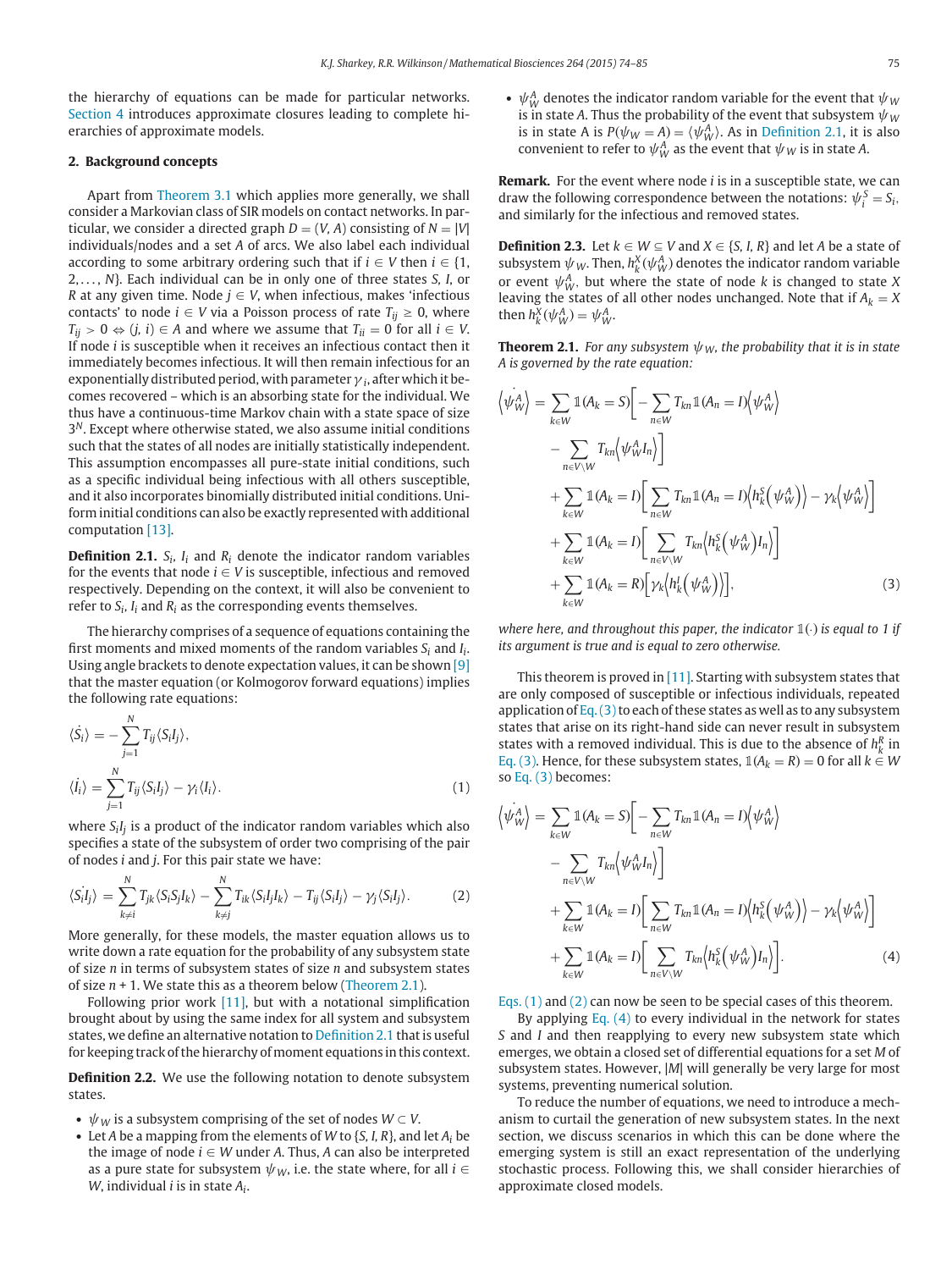# <span id="page-3-0"></span>**3. Exact closed models**

Here we prove a theorem pertaining to arbitrary SIR dynamics on arbitrary networks. We then use this to derive a class of exact models for Markovian SIR dynamics on arbitrary networks. We illustrate this with some examples, and finally state a theorem specifying the maximum size of subsystem needed to exactly represent the dynamics on any given network.

# *3.1. Exact closure theorem*

For a given directed graph  $D = (V, A)$  with set *V* of nodes/individuals and set *A* of arcs, we make the following definitions:

**Definition 3.1.** IN(*X*) is the set of individuals that can reach at least one member of  $X \subseteq V$  by following a directed path. Note that  $X \subseteq IN(X)$ .

**Definition 3.2.** Let *X*, *Y*, *Z*⊂*V* be disjoint and non-empty. The set of nodes *Z* is 'dynamically partitioning' with respect to *X* and *Y* if and only if we have  $f_E(X, Y, Z) = 1$  where:

$$
f_E(X, Y, Z) = \begin{cases} 1 & \text{if } IN(X) \cap IN(Y) = \emptyset & \text{(in } D - Z) \\ 0 & \text{otherwise} \end{cases}
$$
(5)

and *D* − *Z* is the vertex-set deleted subgraph consisting of nodes *VZ*. Here, *E* is chosen to represent 'exact'; this is appropriate since we shall now see that  $f_E(X, Y, Z) = 1$  implies the existence of an exact closure relation.

**Remark.** If the network is undirected then  $f_E(X, Y, Z) = 1$  if and only if there is no path between *X* and *Y* in *D* − *Z*.

**Theorem 3.1.** *We consider stochastic SIR dynamics defined on a timeinvariant network where the initial conditions are such that the states of individual nodes are initially statistically independent. Let*  $\psi_{\text{X}}^A, \psi_{\text{Y}}^B$  *and*  $\psi_Z^C$  *be indicator random variables or events where X, Y, Z*  $\subseteq$  *V are disjoint and nonempty. If Z is dynamically partitioning with respect to X and Y, and all nodes in subsystem state C are susceptible* ( $C_i = S \ \forall i \in \mathbb{Z}$ ), then *provided that*  $\langle \psi_{Z}^{C} \rangle \neq 0$ ,

$$
\left\langle \psi_X^A \psi_Y^B \psi_Z^C \right\rangle = \frac{\left\langle \psi_X^A \psi_Z^C \right\rangle \left\langle \psi_Y^B \psi_Z^C \right\rangle}{\left\langle \psi_Z^C \right\rangle}.
$$
\n(6)

**Proof.** If the infection has not passed through *Z* (which is guaranteed by all nodes in state *C* being susceptible), the states of the individuals in *X* are statistically independent of the states of the individuals in *Y*. This is true since  $f_F(X, Y, Z) = 1$  implies that there are no individuals from which both a member of *X* and a member of *Y* can be reached without traversing a member of *Z*. We have:

$$
P(\psi_X^A, \psi_Y^B, \psi_Z^C | \psi_Z^C) = P(\psi_X^A, \psi_Z^C | \psi_Z^C) P(\psi_Y^B, \psi_Z^C | \psi_Z^C).
$$

Given that  $P(\psi_Z^C) \neq 0$ , we have:

$$
\frac{P(\psi_X^A, \psi_Y^B, \psi_Z^C)}{P(\psi_Z^C)} = \frac{P(\psi_X^A, \psi_Z^C)}{P(\psi_Z^C)} \frac{P(\psi_Y^B, \psi_Z^C)}{P(\psi_Z^C)},
$$

from which the result follows.  $\Box$ 

**Remark.** For the case of zero denominator, note that  $P(\psi_Z^C) = 0$  implies that  $P(\psi_X^A, \psi_Y^B, \psi_Z^C) = 0$ .

Notice that we made no assumptions about the SIR dynamics in proving this theorem and that it is therefore not restricted to Markovian systems, although it is the Markovian case that we shall be applying it to in the remainder of this paper.

The theorem is a generalisation of the main result in [\[12\]](#page-12-0) which is stated in terms of single dynamically partitioning individuals on undirected networks. In that context they are referred to simply as



**Fig. 1.** Three examples of network states where the location of the susceptible nodes allows the application of the exact closure theorem. Here directed links have arrowheads and undirected links do not.

partitioning individuals due to their correspondence to graph partitioning. Some examples of where the exact closure theorem can be applied are shown in Fig. 1. In this figure and throughout the remainder of the paper, network links without arrowheads denote undirected links whereas those with arrowheads denote directed links. Fig. 1a is typical of the dynamical partitioning we shall consider in this paper. Applying Theorem 3.1, we see that there is dynamical partitioning about node 2, so we have  $\langle I_1 S_2 S_3 I_4 S_5 \rangle = \langle I_1 S_2 \rangle \langle S_2 S_3 I_4 S_5 \rangle / \langle S_2 \rangle$ . For Fig. 1b we can dynamically partition about a cluster of susceptible nodes. In fact there are two exact closures we can write down:  $\langle I_1 I_2 S_3 S_4 S_5 S_6 I_7 I_8 S_9 \rangle = \langle I_1 I_2 S_3 S_4 S_6 \rangle \langle S_3 S_4 S_5 S_6 I_7 I_8 S_9 \rangle / \langle S_3 S_4 S_6 \rangle =$  $\langle I_1 I_2 S_3 S_4 S_5 S_6 \rangle \langle S_3 S_4 S_5 I_7 I_8 S_9 \rangle / \langle S_3 S_4 S_5 \rangle$ . In Fig. 1c we can apply the exact closure theorem to obtain  $\langle S_1I_2S_4S_5I_6I_7 \rangle = \langle S_1I_2S_4 \rangle \langle S_4S_5I_6I_7 \rangle / \langle S_4 \rangle$ . Note that  $I_3$  is not included in this closure.

For our purposes, we are interested in a special case of the exact closure theorem which is captured by the following corollary.

**Corollary 3.1.** *For subsystem state A of*  $\psi$ <sub>*W</sub>*, *if*  $A_k = S$  *where*  $k \in W$ *, and*</sub>  $iff_E(n, W \setminus k, k) = 1$  where  $n \in V \setminus W$ , then

$$
\left\langle \psi_{W}^{A} I_{n} \right\rangle = \frac{\left\langle \psi_{W}^{A} \right\rangle \left\langle S_{k} I_{n} \right\rangle}{\left\langle S_{k} \right\rangle}.
$$
\n(7)

This corollary is illustrated by the example in Fig. 1a. By applying this to Eq.  $(4)$  we obtain:

$$
\langle \psi^A_W \rangle = \sum_{k \in W} \mathbb{1}(A_k = S) \Big[ - \sum_{n \in W} T_{kn} \mathbb{1}(A_n = I) \Big\langle \psi^A_W \Big\rangle \Big] \n+ \sum_{k \in W} \mathbb{1}(A_k = I) \Big[ \sum_{n \in W} T_{kn} \mathbb{1}(A_n = I) \Big\langle h^S_k \Big( \psi^A_W \Big) \Big\rangle - \gamma_k \Big\langle \psi^A_W \Big\rangle \Big] \n- \sum_{k \in W} \mathbb{1}(A_k = S) \sum_{n \in V \setminus W} T_{kn} \Big[ (1 - f_E(n, W \setminus k, k)) \Big\langle h^S_k \Big( \psi^A_W \Big) I_n \Big\rangle \n+ f_E(n, W \setminus k, k) \frac{\Big\langle h^S_k \Big( \psi^A_W \Big) \Big\langle S_k I_n \Big\rangle}{\langle S_k \rangle} \Big]
$$
\n
$$
+ \sum_{k \in W} \mathbb{1}(A_k = I) \sum_{n \in V \setminus W} T_{kn} \Big[ (1 - f_E(n, W \setminus k, k)) \Big\langle h^S_k \Big( \psi^A_W \Big) I_n \Big\rangle \n+ f_E(n, W \setminus k, k) \frac{\Big\langle h^S_k \Big( \psi^A_W \Big) \Big\langle S_k I_n \Big\rangle}{\langle S_k \rangle} \Big].
$$
\n(8)

For an arbitrary network, by applying Eq.  $(8)$  to the indicator random variables  $S_i$  and  $I_i$  for all  $i \in \{1, 2, \ldots, N\}$ , and then reapplying it to every new subsystem state that emerges, a closed set of differential equations for the exact time-evolution of the probability of an individual being in a particular state is obtained for all individuals. The number of equations that will be needed is limited by the closures that are made possible by the exact closure theorem.

**Definition 3.3.** For a given network, the induced set  $M_E$  of subsystem states is obtained by applying Eq. (8) to every individual (*for states S and I*)*in the network, and then reapplying to every new subsystem state*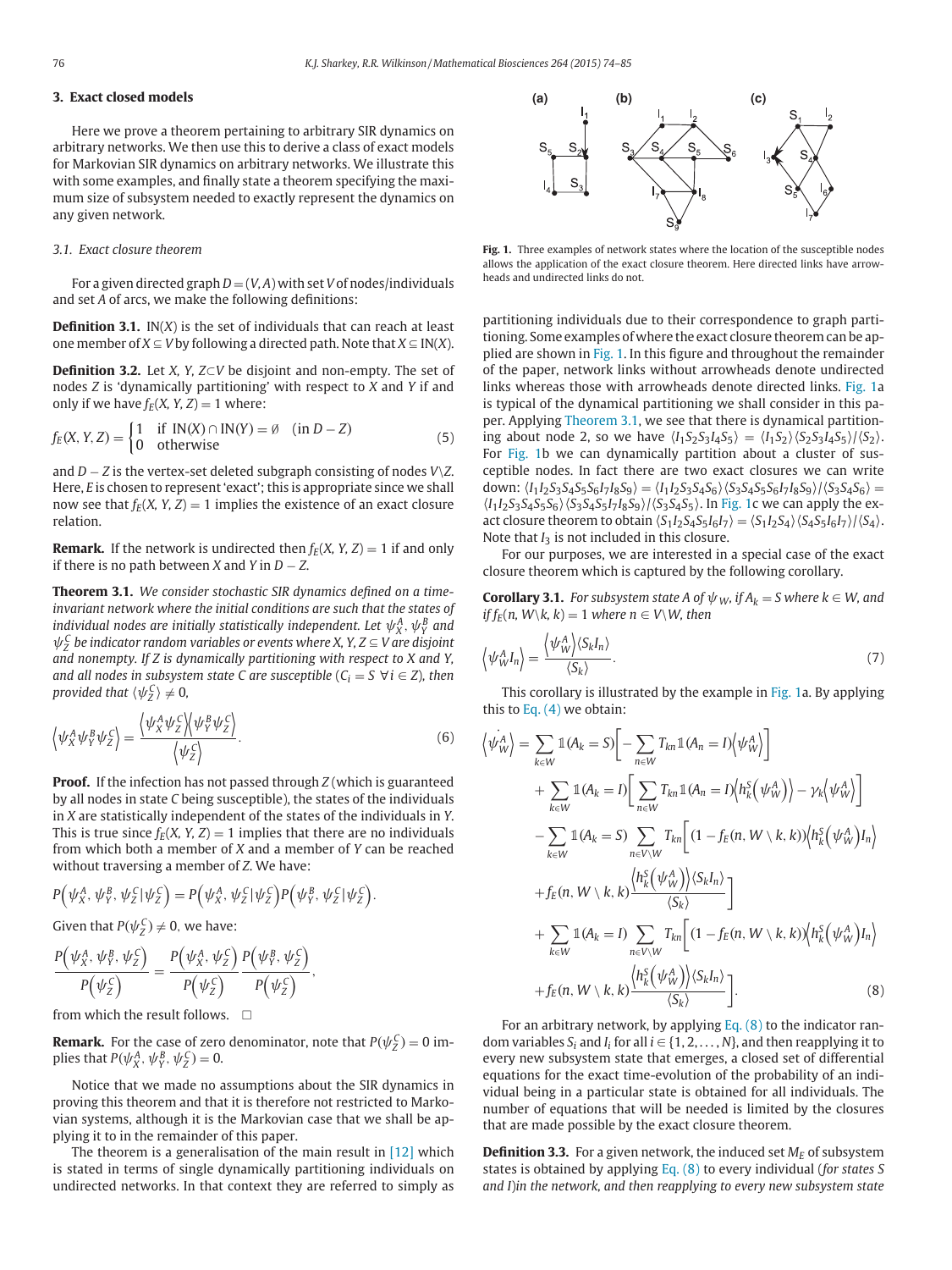<span id="page-4-0"></span>

**Fig. 2.** Some example graphs. For dynamics on these graphs, we assume a generic removal rate *g* and a transmission rate of 1 across all links.

*that emerges.*  $M_E$  *is then the full set of subsystem states that emerge during this process.*

**Remark.** It follows that  $S_i$  and  $I_i$  (  $\forall i \in V$ ) and  $S_iI_j$  (  $\forall i, j \in V : T_{ij} > 0$ ) represent members of  $M_E$  for any network.

#### *3.2. Examples*

Before determining the network structures under which dynamical partitioning occurs more generally, we consider some examples. For further examples in the context of undirected networks the reader is directed to [\[12\].](#page-12-0)

#### *3.2.1. Example 1*

**Definition 3.4.** A network is a tree network if and only if its underlying graph (all directed edges are replaced by undirected edges) is a tree or forest.

**Theorem 3.2.** *For Markovian SIR dynamics on a tree network where the states of all individuals are initially statistically independent, the following equations hold exactly:*

$$
\langle \dot{S}_{i} \rangle = -\sum_{j=1}^{N} T_{ij} \langle S_{i} I_{j} \rangle, \n\langle I_{i} \rangle = \sum_{j=1}^{N} T_{ij} \langle S_{i} I_{j} \rangle - \gamma_{i} \langle I_{i} \rangle, \n\langle S_{i} I_{j} \rangle = \sum_{k=1, k \neq i}^{N} T_{jk} \frac{\langle S_{i} S_{j} \rangle \langle S_{j} I_{k} \rangle}{\langle S_{j} \rangle} - \sum_{k=1, k \neq j}^{N} T_{ik} \frac{\langle S_{i} I_{k} \rangle \langle S_{i} I_{j} \rangle}{\langle S_{i} \rangle}, \n\langle S_{i} S_{j} \rangle = -\sum_{k=1, k \neq j}^{N} T_{ik} \frac{\langle S_{i} S_{j} \rangle \langle S_{i} I_{k} \rangle}{\langle S_{i} \rangle} - \sum_{k=1, k \neq i}^{N} T_{jk} \frac{\langle S_{i} S_{j} \rangle \langle S_{j} I_{k} \rangle}{\langle S_{j} \rangle}.
$$
\n(9)

**Proof.** For such tree networks, every individual is dynamically partitioning relative to any two of its neighbours on the underlying graph. Hence, the above system follows directly from repeated application of [Eq. \(8\),](#page-3-0) starting with  $\langle S_i \rangle$ ,  $\langle I_i \rangle \ \forall i \in V$ .  $\Box$ 

**Remark.** This is the pairwise model that was shown to be exact for tree networks in [\[11\].](#page-12-0)

#### *3.2.2. Example 2*

Consider the graph in Fig. 2a. Let us suppose that all nodes have the same removal rate *g* and that the transmission rate across all network links is unity. For simplicity we shall also make this assumption through the remainder of the explicit examples in this paper. We can apply [Corollary 3.1](#page-3-0) which is embedded in [Eq. \(8\)](#page-3-0) to build up the induced subsystem states  $M_F$ . Let us just consider the infectious probability of node 1 to see how this works. We have:

 $\langle I_1 \rangle = \langle S_1 I_2 \rangle - g \langle I_1 \rangle.$ 

Here and throughout the paper we order nodes according to the numerical order of their labels; the relevant motif structures need to be understood with reference to the associated graph. Now, node 2 is dynamically partitioning with respect to nodes 1 and 3, and it is also dynamically partitioning with respect to nodes 1 and 4. Hence:

$$
\langle S_1 I_2 \rangle = \langle S_1 S_2 I_3 \rangle + \langle S_1 S_2 I_4 \rangle - \langle S_1 I_2 \rangle - g \langle S_1 I_2 \rangle
$$
  
= 
$$
\frac{\langle S_1 S_2 \rangle \langle S_2 I_3 \rangle}{\langle S_2 \rangle} + \frac{\langle S_1 S_2 \rangle \langle S_2 I_4 \rangle}{\langle S_2 \rangle} - (1 + g) \langle S_1 I_2 \rangle.
$$

Rather than a complete analysis of all induced subsystem states that arise, we take the single pair state  $S_2I_3$  from this equation as an example. Here, node 3 is not dynamically partitioning with respect to nodes 2 and 4 but node 2 is dynamically partitioning with respect to 1 and 3 so:

$$
\langle S_2 \dot{I}_3 \rangle = \langle S_2 S_3 I_4 \rangle - \frac{\langle I_1 S_2 \rangle \langle S_2 I_3 \rangle}{\langle S_2 \rangle} - \langle I_4 S_2 I_3 \rangle - (1+g) \langle S_2 I_3 \rangle.
$$

Then for  $\langle S_2S_3I_4\rangle$ , node 2 is dynamically partitioning with respect to node 1 and nodes 3 and 4 so:

$$
\langle S_2 \dot S_3 I_4 \rangle = -\frac{\langle I_1 S_2 \rangle \langle S_2 S_3 I_4 \rangle}{\langle S_2 \rangle} - (2+g) \langle S_2 S_3 I_4 \rangle.
$$

We see that here,  $M_F$  represents a significant dimensional reduction in the number of induced subsystem states compared to the full set of induced subsystem states *M*.

#### *3.2.3. Example 3*

For the undirected graph in Fig. 2b there is dynamical partitioning about node 1. Starting with (for example) the infectious probability for node 1, we have:

$$
\langle I_1 \rangle = \langle S_1 I_2 \rangle + \langle S_1 I_4 \rangle + \langle S_1 I_5 \rangle + \langle S_1 I_6 \rangle - g \langle I_1 \rangle,
$$

where again we are assuming transmission rates of unity and a removal rate *g* for each node. Now, choosing the first of these pairs to develop one part of the induced set  $M_E$  gives:

$$
\langle S_1 I_2 \rangle = \langle S_1 S_2 I_3 \rangle - \langle S_1 I_2 I_4 \rangle - \frac{\langle S_1 I_2 \rangle \langle S_1 I_5 \rangle}{\langle S_1 \rangle} - \frac{\langle S_1 I_2 \rangle \langle S_1 I_6 \rangle}{\langle S_1 \rangle}
$$
  
- (1 + g)\langle S\_1 I\_2 \rangle, (10)

and then for the first of these triples:

$$
\langle S_1 \dot{S}_2 I_3 \rangle = \langle S_1 S_2 S_3 I_4 \rangle - \langle S_1 S_2 I_3 I_4 \rangle - \frac{\langle S_1 S_2 I_3 \rangle \langle S_1 I_5 \rangle}{\langle S_1 \rangle} - \frac{\langle S_1 S_2 I_3 \rangle \langle S_1 I_6 \rangle}{\langle S_1 \rangle} - (1 + g) \langle S_1 S_2 I_3 \rangle.
$$

For the first of these quads we have:

$$
\langle S_1 S_2 S_3 I_4 \rangle = -\frac{\langle S_1 S_2 S_3 I_4 \rangle \langle S_1 I_5 \rangle}{\langle S_1 \rangle} - \frac{\langle S_1 S_2 S_3 I_4 \rangle \langle S_1 I_6 \rangle}{\langle S_1 \rangle}
$$

$$
- (2+g) \langle S_1 S_2 S_3 I_4 \rangle.
$$

Here, the maximum size of a subsystem state is four. We note that this is equal to the size of the largest simple cycle and that this was also true for example 2. However, this is not always the case as shown by the next example.

#### *3.2.4. Example 4*

Fig. 2c shows a network where the maximum simple cycle size is 4 but the maximum size of a subsystem state in  $M_F$  is 5. Starting with the infectious probability of node 1 we have:

$$
\langle I_1 \rangle = \langle S_1 I_2 \rangle + \langle S_1 I_4 \rangle + \langle S_1 I_5 \rangle - g \langle I_1 \rangle.
$$

Then, taking just the subsystem state in the first term:

$$
\langle S_1I_2\rangle=\langle S_1S_2I_3\rangle-\langle S_1I_2I_4\rangle-\langle S_1I_2I_5\rangle-(1+g)\langle S_1I_2\rangle,
$$

and again taking just the first term:

$$
\langle S_1 \dot{S}_2 I_3 \rangle = \langle S_1 S_2 S_3 I_4 \rangle + \langle S_1 S_2 S_3 I_5 \rangle - \langle S_1 S_2 I_3 I_4 \rangle - \langle S_1 S_2 I_3 I_5 \rangle - (1+g)\langle S_1 S_2 I_3 \rangle.
$$
 (11)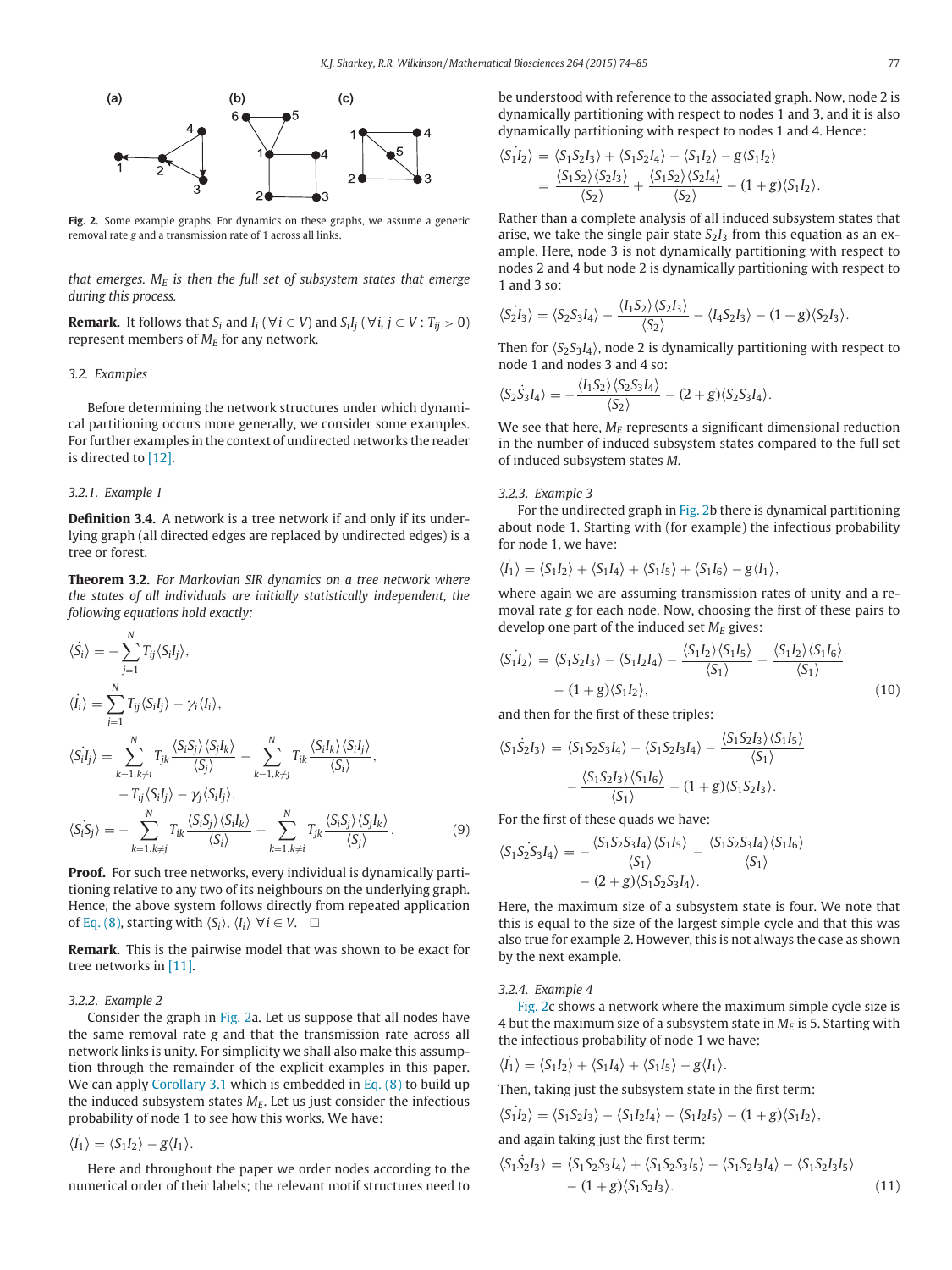<span id="page-5-0"></span>

**Fig. 3.** Examples of networks that decompose into transmission blocks. The transmission blocks are highlighted by the shaded rectangles. Darker areas are where two transmission blocks overlap. (a) An undirected network where the effectiveness of dynamical partitioning is made clear by the number of distinct biconnected subgraphs which resemble structured households. (b) A directed network where identifying the transmission blocks is more complicated.

Finally, taking the first term again gives:

$$
\langle S_1 S_2 S_3 I_4 \rangle = -2 \langle S_1 S_2 S_3 I_4 I_5 \rangle - (2+g) \langle S_1 S_2 S_3 I_4 \rangle. \tag{12}
$$

In this case we see that the maximum size of a subsystem state is at the size of the system (5 nodes) and is not constrained by the largest simple cycle (4 nodes). This leads to the question: What aspect of a network specifies the largest subsystem size that appears in  $M_F$ ? We answer this question in the following section.

#### *3.3. System size*

Here we define the type of network structures that are amenable to dynamical partitioning. We start from single node subsystems and expand out, via [Eq. \(8\),](#page-3-0) until the largest subsystem is reached incorporating that individual before dynamical partitioning prevents larger subsystems emerging. For the undirected case, the situation simplifies considerably [\[12\]](#page-12-0) since all dynamically partitioning individuals are also cut-vertices (individuals which, when removed, increase the number of connected components). It is then helpful to represent the network as a collection of blocks (maximal biconnected subgraphs) where the between-block structure is tree-like (see Fig. 3a). This makes it straightforward to assess the feasibility of constructing a solvable exact system by making use of dynamical partitioning. Notice that it is possible for a node to belong to more than one block as in the top right of Fig. 3a although the overlap between any two blocks can only be a single node. It is interesting that this representation of the network resembles the household model structure where analytic progress can also be made [\[15\].](#page-12-0) For directed



**Fig. 4.** Four directed graphs. Graph (a) is not a transmission block whereas graphs (b) and (c) are transmission blocks. Graph (d) contains a transmission block as a subgraph.

networks, the situation is more complicated. Here we define 'transmission blocks' to play a similar role to blocks. Indeed, blocks and transmission blocks will have equivalent definitions in the undirected case.We use the term transmission block rather than block since there are likely to be other useful extensions of the block concept for directed networks.

**Definition 3.5.** Let  $D = (V, A)$  be a directed graph with set *V* of nodes and set *A* of arcs. Let  $W \subseteq V$ . Then *D*[*W*] is the subgraph formed from the nodes of *W* and arcs with endpoints both in *W*.

**Definition 3.6.** The subgraph *D*[*W*] is a 'directed sub-block' if and only if there is at least one node reachable from all others in *D*[*W*] and its underlying graph is biconnected.

**Remark.** According to this definition, any block in an undirected network is also a directed sub-block. Hence, the blocks illustrated in Fig. 3a are all directed sub-blocks.

**Definition 3.7.** We will refer to a directed sub-block *D*[*W*] as a 'transmission block' if and only if there does not exist  $U \supset W$  such that  $D[U]$ is also a directed sub-block.

The shaded boxes in Fig. 3 are examples of transmission blocks. Fig. 3b gives an example of these on a directed graph. Notice that now it is possible for transmission blocks to overlap by more than one node (the darker shaded triangle belongs to two transmission blocks). This happens when a region of the network has paths to two or more other regions that do not have paths between each other. Fig. 4 shows some more examples of these definitions for directed networks. Fig. 4a and b have underlying graphs that are biconnected. Fig. 4b also has a node (node 1) which is reachable from all others and so it is a directed subblock whereas Fig. 4a is not. Fig. 4b is also a transmission block since it is maximal. Additionally, neither have sub-graphs of the underlying graphs that are biconnected and so neither contain directed subblocks as subgraphs. Fig. 4c is a transmission block (the underlying graph is biconnected and node 2 is reachable from all others). It also contains several directed sub-blocks (for example nodes 1, 2 and 3). Fig. 4d contains a transmission block as a subgraph (nodes 1, 2, 3, 4) and contains several directed sub-blocks.

We can now state the main result on subsystem size:

**Theorem 3.3.** *The largest subsystem state in M<sub>E</sub> consists of the same number of individuals as the largest transmission block, or it contains 2 individuals if there are no transmission blocks.*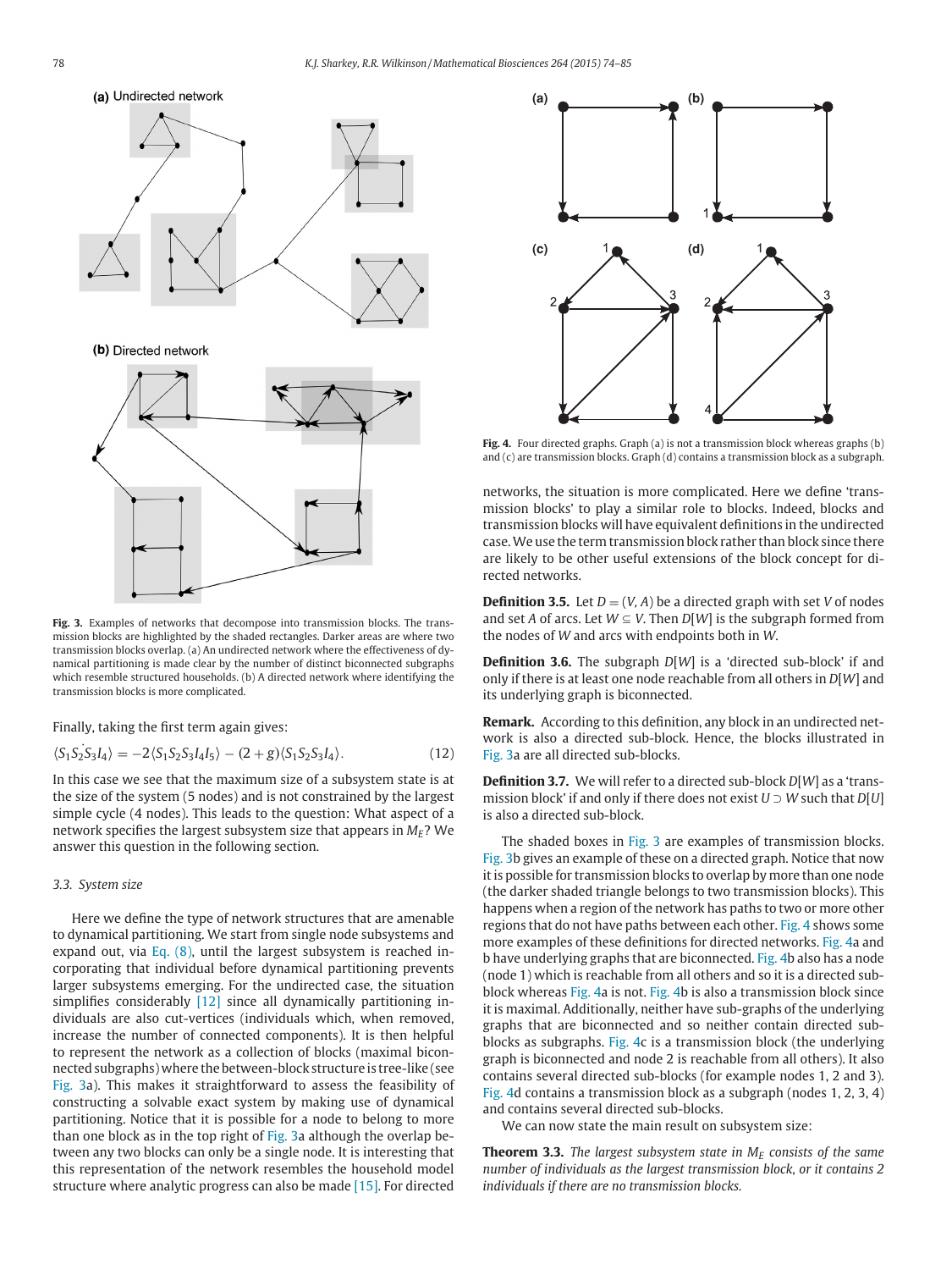<span id="page-6-0"></span>**Proof.** The theorem follows from [Corollary A.1](#page-11-0) and [Lemma A.4](#page-11-0) (see [Appendix A\)](#page-10-0). From [Corollary A.1,](#page-11-0) the individuals contained in a subsystem state larger than a pair appearing in  $M_F$  belong to some transmission block. From [Lemma A.4,](#page-11-0) any transmission block appears as a subsystem state in  $M_E.$   $\quad \Box$ 

#### **4. Hierarchies of approximate models**

The systems of equations in the previous section are exact, but limited in applicability because of the limited scope for dynamical partitioning in most networks. To suitably curtail the large number of equations, the networks need to have a structure which is roughly tree-like.

More typically, we want to trade off some exactness for models which are numerically tractable and provide a good, rather than exact description of the underlying dynamics. The pair-level SIR model [\(Eq. \(9\)\)](#page-4-0) is exact for tree networks but is also a reasonably good approximation for SIR dynamics on a wide range of networks. Higherorder models will typically be more accurate, but will have considerably greater computational cost. Here we formally define hierarchies of approximate models that can be applied to Markovian SIR dynamics on any network.

We define 'pseudo-partitioning' according to different criteria. We define two hierarchies of models via what we term 'cycle-partitioning' and 'size-partitioning'. We then also consider a 'hybrid-partitioning' hierarchy utilising both methods. Although these pseudo-partitionings can be defined more generally, as in the case of dynamical partitioning itself, we shall restrict our attention here to dynamical partitioning with respect to single susceptible nodes.

Generalising from the case of dynamical partitioning, we define a function  $f_p(X, Y, i)$  to specify some pseudo-partitioning of subsets *X* and *Y* with respect to node *i* and enable a systematic curtailing of the number of subsystem states necessary for a solvable model. By analogy with Eq.  $(8)$ , we have:

$$
\langle \psi_{W}^{A} \rangle \approx \sum_{k \in W} \mathbb{1}(A_{k} = S) \Big[ - \sum_{n \in W} T_{kn} \mathbb{1}(A_{n} = I) \Big\langle \psi_{W}^{A} \Big\rangle \Big] + \sum_{k \in W} \mathbb{1}(A_{k} = I) \Big[ \sum_{n \in W} T_{kn} \mathbb{1}(A_{n} = I) \Big\langle h_{k}^{S} (\psi_{W}^{A}) \Big\rangle - \gamma_{k} \Big\langle \psi_{W}^{A} \Big\rangle \Big] - \sum_{k \in W} \mathbb{1}(A_{k} = S) \sum_{n \in V \backslash W} T_{kn} \Big[ (1 - f_{p}(n, W \setminus k, k)) \Big\langle h_{k}^{S} (\psi_{W}^{A}) I_{n} \Big\rangle + f_{p}(n, W \setminus k, k) \frac{\Big\langle h_{k}^{S} (\psi_{W}^{A}) \Big\rangle \langle S_{k} I_{n} \rangle}{\langle S_{k} \rangle} \Big] + \sum_{k \in W} \mathbb{1}(A_{k} = I) \sum_{n \in V \backslash W} T_{kn} \Big[ (1 - f_{p}(n, W \setminus k, k)) \Big\langle h_{k}^{S} (\psi_{W}^{A}) I_{n} \Big\rangle + f_{p}(n, W \setminus k, k) \frac{\Big\langle h_{k}^{S} (\psi_{W}^{A}) \Big\rangle \langle S_{k} I_{n} \rangle}{\langle S_{k} \rangle} \Big].
$$
 (13)

So, when  $f_p(X, Y, i) = 1$ , we treat *i* as if it is dynamically partitioning with respect to *X* and *Y* and so the right-hand-side of the rate equation does not generate larger subsystem states. The specific type of approximate model depends on how *fp*(*X, Y, i*) is defined and is formed by assuming equality between the left and right hand sides.

Note that Eq. (13) defines a solvable model that is based on the closure in [Eq. \(7\).](#page-3-0) However, other closures such as the Kirkwoodclosure  $\langle \psi_i^A\psi_j^B\psi_k^C\rangle\approx \langle \psi_i^A\psi_j^B\rangle \langle \psi_j^B\psi_k^C\rangle \langle \psi_k^C\psi_i^A\rangle/(\langle \psi_i^A\rangle \langle \psi_j^B\rangle \langle \psi_k^C\rangle)$  fall outside of this scheme. It is, however, straightforward to define a solvable hierarchy of approximate models that incorporates the standard Kirkwood closure as a special case.

Let us denote the adjacency matrix for the underlying graph by *U*  $(U_{ij} = \text{sgn}(T_{ij} + T_{ji})$  for all  $i, j \in V$ ). Then, for the probability of subsystem

 $\psi_W$  being in state A, we can approximate:

$$
\left\langle \psi_{W}^{A} \right\rangle \approx \frac{\prod_{i,j \in W: j < i} \left\langle \psi_{i}^{A_{i}} \psi_{j}^{A_{j}} \right\rangle^{U_{ij}}}{\prod_{i \in W} \left\langle \psi_{i}^{A_{i}} \right\rangle^{m_{i}-1}}
$$
\n(14)

where  $m_i = \sum_{j \in W} U_{ij}$  is the number of neighbours of node *i* in *W* in the underlying graph and is also the number of times that the state of node *i* appears on the numerator. For a fully connected subsystem of three nodes, this is seen to reproduce the standard Kirkwood closure. Using this general idea but keeping the state  $\psi_W^A$  intact as before, we can write an alternative to [Eq. \(7\).](#page-3-0) For  $\psi_W^A$ , if  $A_k = S$ ,  $k \in W$  and  $n \in V \backslash W$  and we suppose there is an arc from *n* to *k*, then we can approximate:

$$
\left\langle \psi_{W}^{A} I_{n} \right\rangle \approx \frac{\left\langle \psi_{W}^{A} \right\rangle \left\langle S_{k} I_{n} \right\rangle}{\left\langle S_{k} \right\rangle} \prod_{j \in W \setminus k} \left[ \frac{\left\langle \psi_{j}^{A_{j}} I_{n} \right\rangle}{\left\langle \psi_{j}^{A_{j}} \right\rangle \left\langle I_{n} \right\rangle} \right]^{U_{nj}} . \tag{15}
$$

Examples of the application of this approximation can be found in [Section 4.4.](#page-10-0)

We use this approximation to motivate the following hierarchy:

$$
\langle \psi_{W}^{A} \rangle \approx \sum_{k \in W} \mathbb{1}(A_{k} = S) \Big[ - \sum_{n \in W} T_{kn} \mathbb{1}(A_{n} = I) \Big\langle \psi_{W}^{A} \Big\rangle \Big] + \sum_{k \in W} \mathbb{1}(A_{k} = I) \Big[ \sum_{n \in W} T_{kn} \mathbb{1}(A_{n} = I) \Big\langle h_{k}^{S} \Big(\psi_{W}^{A}\Big) \Big\rangle - \gamma_{k} \Big\langle \psi_{W}^{A} \Big\rangle \Big] - \sum_{k \in W} \mathbb{1}(A_{k} = S) \sum_{n \in V \backslash W} T_{kn} \Big[ (1 - f_{p}(n, W \setminus k, k)) \Big\langle h_{k}^{S} \Big(\psi_{W}^{A}\Big) I_{n} \Big\rangle + f_{p}(n, W \setminus k, k) \frac{\Big\langle h_{k}^{S} \Big(\psi_{W}^{A}\Big)\Big\langle S_{k} I_{n} \Big\rangle}{\langle S_{k} \rangle} \prod_{j \in W \setminus k} \Big( \frac{\Big\langle \psi_{j}^{A_{j}} I_{n} \Big\rangle}{\Big\langle \psi_{j}^{A_{j}} \Big\langle I_{n} \Big\rangle} \Big)^{U_{nj}} \Big] + \sum_{k \in W} \mathbb{1}(A_{k} = I) \sum_{n \in V \setminus W} T_{kn} \Big[ (1 - f_{p}(n, W \setminus k, k)) \Big\langle h_{k}^{S} \Big(\psi_{W}^{A}\Big) I_{n} \Big\rangle + f_{p}(n, W \setminus k, k) \frac{\Big\langle h_{k}^{S} \Big(\psi_{W}^{A}\Big)\Big\langle S_{k} I_{n} \Big\rangle}{\langle S_{k} \rangle} \prod_{j \in W \setminus k} \Big( \frac{\Big\langle \psi_{j}^{A_{j}} I_{n} \Big\rangle}{\Big\langle \psi_{j}^{A_{j}} \Big\langle I_{n} \Big\rangle} \Big)^{U_{nj}} \Big].
$$
\n(16)

Either Eq. (13) or (16) can be used in conjunction with suitable definitions of *fp*(*X, Y, i*) to generate hierarchies of approximate models. We shall mostly use Eq. (13) for explicit examples. However, for completeness, we shall briefly discuss Eq. (16) in Section [4.4.](#page-10-0)

It is worth noting that both of these closures are based around a single *IS* arc being added each time. Other schemes with more complex closures should also be possible. For example, [Theorem 3.1](#page-3-0) allows closures where we do not necessarily need to have only singlet states in the denominator (see [Fig. 1b](#page-3-0)).

#### *4.1. Cycle-partitioning*

With reference to [Fig. 5,](#page-7-0) although node *i* is not dynamically partitioning with respect to  $W\setminus i$  and node *j*, we might observe that it is in some sense 'approximately' dynamically partitioning because the path length between *j* and *W* is reasonably long when *i* is deleted. It seems sensible to define a type of pseudo-partitioning according to this path length.

**Definition 4.1.** The set of individuals that can reach at least one member of *X* $\subseteq$ *V*, by traversing *a*  $\in$  *N* arcs or less, is denoted *IN<sub>a</sub>*(*X*). Here and elsewhere,  $N = \{0, 1, 2, ...\}$ .

**Definition 4.2.** Node  $i \in V$  is 'cycle-partitioning' at order  $x \in \mathbb{N}$  with respect to disjoint and non-empty subsets *X*, *Y* $\subset$ *V*, where  $i \notin X \cup Y$ ,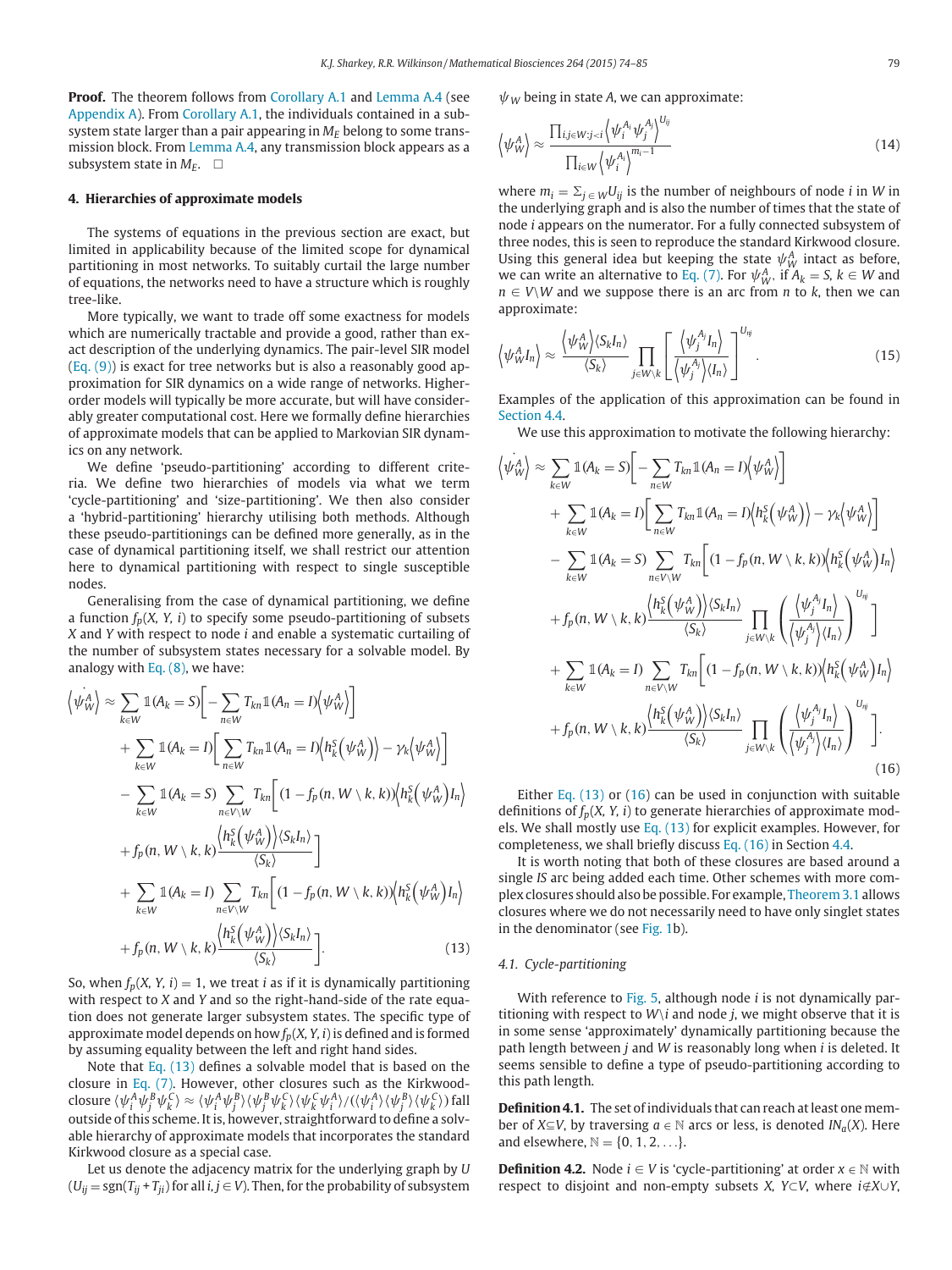(17)

<span id="page-7-0"></span>

**Fig. 5.** An example of a node  $i \in W$  which is not dynamically partitioning with respect to node *j* and *W* $\backslash i$ , but it is cycle-partitioning up to *x* = 2.

if and only if we have  $f_{C(x)}(X, Y, i) = 1$  where:

$$
f_{C(x)}(X, Y, i)
$$
  
= 
$$
\begin{cases} 1 & \text{if } IN_a(X) \cap IN_b(Y) = \emptyset \quad \forall a, b : a + b = x \quad (\text{in } D - i) \\ 0 & \text{otherwise} \end{cases}
$$

where  $a, b \in \mathbb{N}$ .

We make the following observations: (i) If the network is undirected then  $f_{\Gamma(x)}(X, Y, i) = 0$  if and only if there is at least one path of length *x* or less between some member of *X* and some member of *Y* when *i* is deleted. (ii) An individual who is dynamically partitioning with respect to two subsets is also cycle-partitioning at all orders with respect to those subsets. (iii) In Fig. 5, node *i* is cycle-partitioning with respect to  $W\setminus i$  and  $i$  for  $x = 0$ ,  $x = 1$ , and  $x = 2$ , but not  $x > 2$ . (iv) Any individual  $i \in V$  is always cycle-partitioning at order  $x = 0$  with respect to any other two subsets.

Adapting [Corollary 3.1](#page-3-0) such that cycle-partitioning individuals of order  $x \in \{0, 1, 2, \ldots\}$  are 'treated' as dynamically partitioning individuals, we substitute  $f_p(n, W \mid k, k) = f_{C(x)}(n, W \mid k, k)$  into [Eq. \(13\).](#page-6-0)

**Remark.** By applying this rate equation to every individual in the network for states *S* and *I* and then reapplying to every new subsystem



#### *4.1.1. Examples*

We can consider cycle-partitioning for the network in [Fig. 2b](#page-4-0). If we cycle-partition at  $x = 1$ , then the first two terms of [Eq. \(10\)](#page-4-0) are closed at the level of pairs. Specifically, for the first term, node 2 is cycle-partitioning with respect to nodes 1 and 3. For the second term, node 1 is cycle-partitioning with respect to nodes 2 and 4. This gives:

$$
\langle S_1 I_2 \rangle \approx \frac{\langle S_1 S_2 \rangle \langle S_2 I_3 \rangle}{\langle S_2 \rangle} - \frac{\langle S_1 I_2 \rangle \langle S_1 I_4 \rangle}{\langle S_1 \rangle} - \frac{\langle S_1 I_2 \rangle \langle S_1 I_5 \rangle}{\langle S_1 \rangle} - \frac{\langle S_1 I_2 \rangle \langle S_1 I_6 \rangle}{\langle S_1 \rangle}
$$

$$
- (1 + g) \langle S_1 I_2 \rangle.
$$

Thus, triples within the square are no longer 'kept intact', and so, within the square, the model closes at the level of pairs. However, triples made up of the members of the triangle are kept intact. For example, we have:

$$
\langle S_5I_6\rangle = \langle I_1S_5S_6\rangle - \langle I_1S_5I_6\rangle - (1+g)\langle S_5I_6\rangle.
$$

Fig. 6 shows this hierarchy of models. Here, the  $x = 0$  model is the pair-level model (Eq.  $(9)$ ). The  $x = 1$  model is an improvement since it picks up the triangle. The  $x = 2$  model picks up the square as well and is equivalent to the exact closure model (consistent with the master equation).

If we apply cycle-partitioning to [Fig. 2c](#page-4-0) instead, then the  $x = 0$ model is the pair-level model as always. The  $x = 1$  model is also the pair-level model and the  $x = 2$  model is equivalent to the exact closure model. Hence, cycle-partitioning does not necessarily lead to improved models as *x* increases and it does not always lead to a reduction in system size with respect to the exact closure model. The results from the  $x = 0$  pair-level model and the exact model



**Fig. 6.** Cycle-partitioning applied to the scenario in Fig. [2b](#page-4-0) with  $x = 0$  which corresponds to the pair-level model through  $x = 1$  and finally  $x = 2$  which is exact for this scenario. Here we assume that all individuals are susceptible at time  $t = 0$  with probability 5/6 and infected otherwise (the states of individuals are initially statistically independent). We have assumed a transmission rate of unity across each link and a removal rate of unity.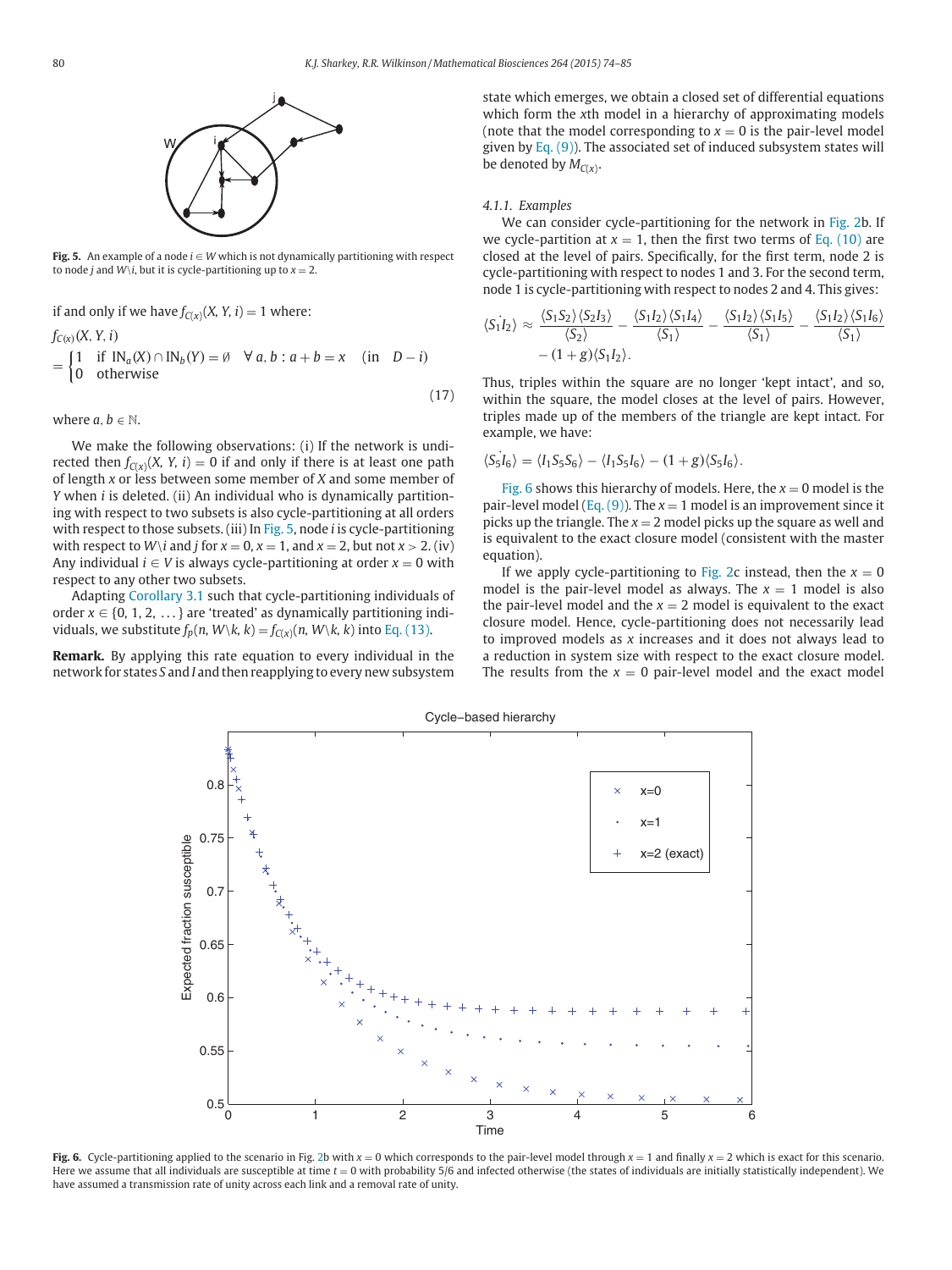

**Fig. 7.** A triangle lattice – an extreme example where cycle-partitioning at order greater than  $x = 0$  requires subsystem states which contain all individuals.

applied to [Fig. 2c](#page-4-0) can be seen in the section on size-partitioning below [\(Fig. 8\)](#page-9-0) and so are not reproduced here.

An extreme example of the failure of cycle-partitioning to produce large hierarchies of approximate models is given by the triangular lattice shown in Fig. 7. Here, the  $x = 0$  model is the pair-level model. For  $x = 1$ , consider the triple  $A_3S_1C_4$  ( $\forall A, C \in \{S, I\}$ ). Here we do not have cycle-partitioning since by deleting node 1, there is a path of length 1 between nodes 3 and 4. As we move to order 4 motifs, (e.g. adding a node to the above triple either by the edge (1,2) or the edge (3,2)), it is readily seen that there will always exist motifs which do not cycle-partition for  $x = 1$  at all orders. Hence for the triangle lattice, even for  $x = 1$  cycle-partitioning, we obtain a model with motif states at the size of the full network. Some cycle-partitioning does occur however, so the resulting model is not exact. For example, for the triple  $A_2S_1C_4$ , deleting node 1 means that the shortest path from 2 to 4 is via node 3 and is of length 2. So we have cycle-partitioning here. We also have it for states *A*7*S*1*C*4. This state is also cycle-partitioning at  $x = 2$  (the path length from node 7 to node 4 after deletion of node 1 is 3) but we no longer cycle-partition  $A_2S_1C_4$ . Finally, at  $x = 3$ , no cycle-partitioning occurs anywhere and we have an exact model containing subsystem states at the size of the system  $(M<sub>C(3)</sub> = M)$ .

In general, if the largest transmission block in a network has *n* individuals, then any cycle-partitioning model of order  $x \ge n - 2$ is exact (see [Theorem B.1](#page-12-0) in [Appendix B\)](#page-12-0). This is illustrated by the network in [Fig. 2b](#page-4-0) where the largest transmission block is of size  $n = 4$  and the  $x = 2$  cycle-partitioning model is exact [\(Fig. 6\)](#page-7-0). This is also the case for the graph in [Fig. 2c](#page-4-0) where  $n = 5$  and the  $x = 3$ model is exact (the  $x = 2$  model is also happens to be exact here as well). Another general result is that if the smallest directed sub-block consists of *n* individuals, then the cycle-partitioning models of order  $x < n - 2$  are all equivalent to the pair-level ( $x = 0$ ) models (see [Theorem B.2](#page-12-0) in [Appendix B\)](#page-12-0). This is illustrated by the graph in [Fig. 2c](#page-4-0) where the smallest directed sub-block is  $n = 4$ , and we found that the  $x = 1$  cycle-partitioning model is the same as the pair-level model.

#### *4.2. Size-partitioning*

The issues arising in some networks such as [Fig. 2c](#page-4-0), where even cycle-partitioning at  $x = 2$  requires subsystem states containing all individuals, and the extreme example of the triangular lattice, motivate an alternative pseudo-partitioning approach whereby the sizes of subsystem states are more directly constrained.

#### **Definition 4.3.**

 $f_{S(x)}(X) = \begin{cases} 1 & \text{if } |X| = x + 1 \\ 0 & \text{otherwise} \end{cases}$  (18)

where  $X \subseteq V$  and  $x \in \mathbb{N}$ .

Here we make the substitution  $f_p(n, W \mid k, k) = f_{S(x)}(W \mid k)$ into [Eq. \(13\).](#page-6-0)

**Remark.** As with previous pseudo-partitioning, a complete approximate model arises from the equations for the individual-level states and then repeatedly applying this equation to each subsystem state that emerges. As with cycle-partitioning, the  $x = 0$  size-partitioning model corresponds to the pair-level model.

#### *4.2.1. Examples*

As an example, consider the  $x = 1$  size-partitioning model for [Fig. 2c](#page-4-0), where the cycle-partitioning hierarchy was redundant. [Eq. \(11\)](#page-4-0) now becomes:

$$
\langle S_1 \dot{S}_2 I_3 \rangle \approx \frac{\langle S_1 S_2 S_3 \rangle \langle S_3 I_4 \rangle}{\langle S_3 \rangle} + \frac{\langle S_1 S_2 S_3 \rangle \langle S_3 I_5 \rangle}{\langle S_3 \rangle} - \frac{\langle S_1 S_2 I_3 \rangle \langle S_1 I_4 \rangle}{\langle S_1 \rangle} \frac{\langle S_1 S_2 I_3 \rangle \langle S_1 I_5 \rangle}{\langle S_1 \rangle} - (1+g) \langle S_1 S_2 I_3 \rangle.
$$

For  $x = 2$  size-partitioning, [Eq. \(11\)](#page-4-0) is left untouched since the exact rate equation for a subsystem state of size 3 does not involve subsystem states larger than 4. However, [Eq. \(12\)](#page-5-0) becomes:

$$
\langle S_1 S_2 S_3 I_4 \rangle \approx -\frac{\langle S_1 S_2 S_3 I_4 \rangle \langle S_1 I_5 \rangle}{\langle S_1 \rangle} - \frac{\langle S_1 S_2 S_3 I_4 \rangle \langle S_3 I_5 \rangle}{\langle S_3 \rangle}
$$

$$
- (2+g)\langle S_1 S_2 S_3 I_4 \rangle.
$$

In this way, we obtain three different approximate models:  $x = 0$ ,  $x = 1$  and  $x = 2$ . For  $x > 2$ , the model is exact. [Fig. 8](#page-9-0) shows results from the application of each of these three approximate models and the exact  $x = 3$  model to SIR dynamics on the network depicted in [Fig. 2c](#page-4-0). An interesting feature that should be noted for the  $x = 2$ model is that it very slightly underestimates the rate of spread of the epidemic. Typically, experience shows that the closure of these equations leads to over-estimation of the rate of spread, but this provides a counter example.

While size-partitioning will generate a large hierarchy of approximate models where cycle partitioning fails to do so (such as for the triangular lattice), it has problems of its own. Specifically, we see from [Fig. 8](#page-9-0) that since the smallest cycle size in [Fig. 2c](#page-4-0) is 4, the  $x =$ 1 size-partitioning model is almost identical to the  $x = 0$  pair-level model. The  $x = 3$  and  $x = 2$  models are also almost identical. Hence, the extra computation in evaluating at  $x = 1$  and  $x = 3$  is wasteful. In this sense, cycle-partitioning has an advantage by only picking up complete cycles in the network.

An additional problem with size-partitioning is that it ignores genuine dynamical partitioning. For example, for [Fig. 2b](#page-4-0), we would require motif sizes of 6 ( $x = 4$ ) to describe this exactly within the size-partitioning scheme. However, if we permit genuine dynamical partitioning, we only need motif sizes of less than or equal to 4. This issue is readily resolved by considering the modified scheme:

$$
f_{E,S(x)}(X, Y, i) = \begin{cases} 1 & \text{if } f_E(X, Y, i) = 1 \text{ or } f_{S(x)}(Y) = 1\\ 0 & \text{otherwise} \end{cases}
$$
(19)

which incorporates genuine dynamical partitioning into sizepartitioning. With this rule, in [Fig. 2b](#page-4-0), the genuine dynamical partitioning around node 1 is utilised wherever possible.

#### *4.3. Hybrid-partitioning*

Both cycle-partitioning and size-partitioning have their merits. Size-partitioning avoids unnecessarily large motif states where cyclepartitioning cannot be effectively implemented beyond an early stage, such as in the triangle lattice. On the other hand, cycle-partitioning picks out cycles in the network and closes at the pair level unless complete cycles can be incorporated, avoiding wasteful computation with minimal gain in accuracy.

We can construct a hybrid-partitioning scheme that captures the benefits of both cycle-partitioning and size-partitioning while avoiding the problems of both. We define this hybrid-partitioning as: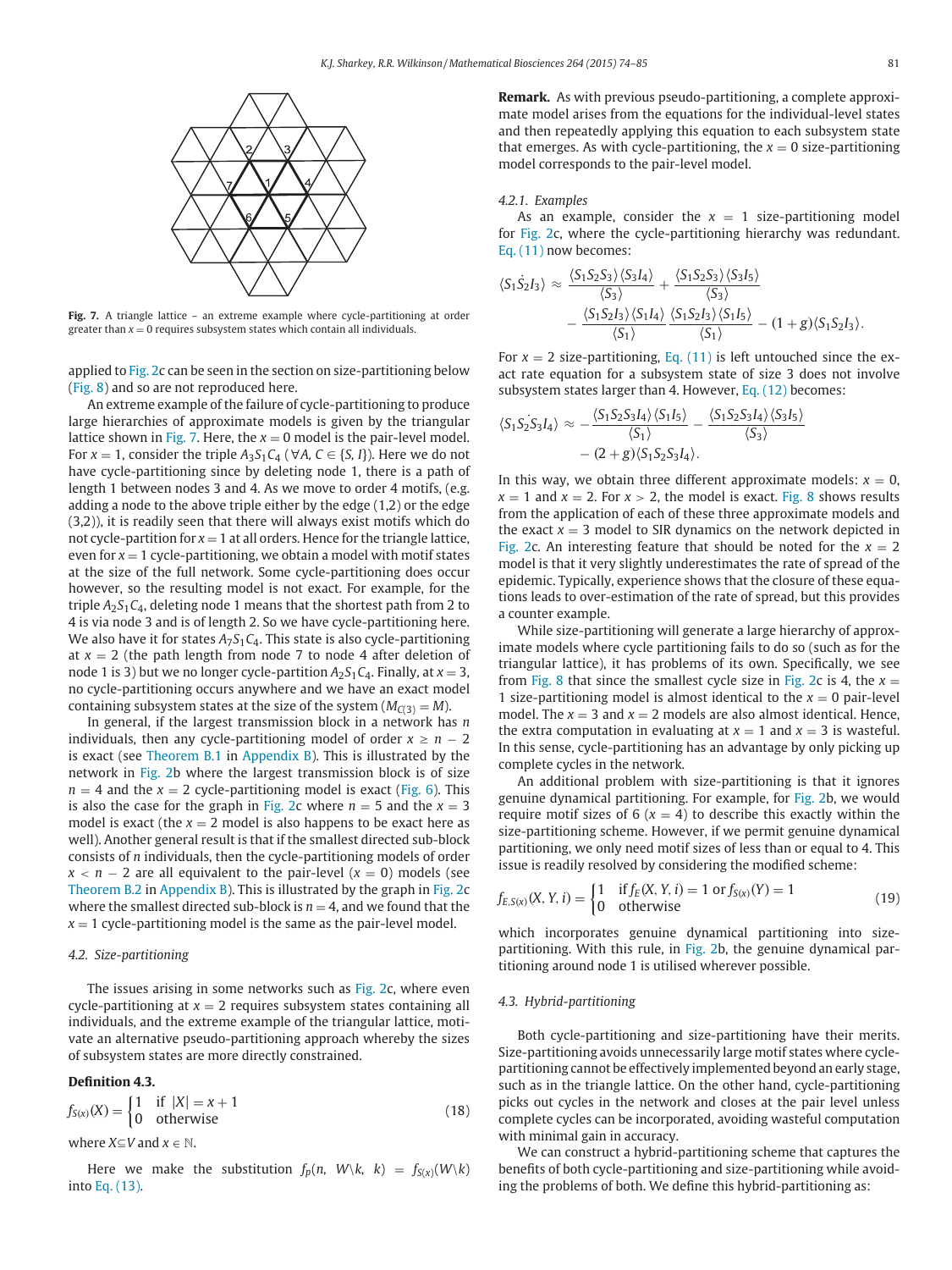<span id="page-9-0"></span>

**Fig. 8.** Size-partitioning applied to the scenario in Fig. [2c](#page-4-0) with  $x = 0$  which corresponds to the pair-level model through  $x = 1$ ,  $x = 2$ , and finally  $x = 3$  which is exact for this scenario. An individual is assumed to be initially susceptible with probability 4/5 and infected otherwise (the states of individuals are initially statistically independent). We have assumed a transmission rate of unity across each link and a removal rate of unity.

#### **Definition 4.4.**

$$
f_{C(x)S(x)}(X, Y, i) = \begin{cases} 1 & \text{if } f_{C(x)}(X, Y, i) = 1 \text{ or } f_{S(x)}(Y) = 1\\ 0 & \text{otherwise.} \end{cases}
$$
 (20)

This leads to a hierarchy of models defined by substituting  $f_p(n, \theta)$  $W \setminus k$ ,  $k$ ) =  $f_{C(X)S(X)}(n, W \setminus k, k)$  into [Eq. \(13\).](#page-6-0) This also has the pair-level model for  $x = 0$ . We also note that alternative hierarchies could be designed with different values of *x* for the size-partitioning and the cycle-partitioning parts.

This closure benefits from the advantages of both cyclepartitioning and size-partitioning. Firstly, if there are only large cycles, the hierarchy is closed at a low order by cycle-partitioning. This is desirable since, as illustrated in Fig. 8, continuing on generates little benefit unless we are able to continue to the size of the smallest cycle. However, if the system is not amenable to cycle-partitioning, as in the triangular lattice, then size-partitioning is required. A network illustrating the benefits of this is shown in Fig. 9. For hybrid-partitioning



**Fig. 9.** A graph that illustrates the benefits of hybrid-partitioning. Expanding from node 1 using  $x = 1$ , we utilise both cycle-partitioning and size-partitioning capturing the advantages of both.

with  $x = 1$ , let us start with the probability that node 1 is infectious:

$$
\langle I_1 \rangle = \langle S_1 I_2 \rangle + \langle S_1 I_5 \rangle + \langle S_1 I_6 \rangle + \langle S_1 I_7 \rangle - g \langle I_1 \rangle. \tag{21}
$$

For the first of these terms on the right-hand-side, the corresponding approximate differential equation is:

$$
\langle S_1 I_2 \rangle \approx \frac{\langle S_1 S_2 \rangle \langle S_2 I_3 \rangle}{\langle S_2 \rangle} - \frac{\langle S_1 I_2 \rangle \langle S_1 I_5 \rangle}{\langle S_1 \rangle} - \frac{\langle S_1 I_2 \rangle \langle S_1 I_6 \rangle}{\langle S_1 \rangle}
$$

$$
- \frac{\langle S_1 I_2 \rangle \langle S_1 I_7 \rangle}{\langle S_1 \rangle} - (1 + g) \langle S_1 I_2 \rangle
$$

where we have employed  $x = 1$  cycle-partitioning. For the term  $\langle S_1 I_5 \rangle$ in Eq. (21) we obtain:

$$
\langle S_1 I_5 \rangle \approx \frac{\langle S_1 S_5 \rangle \langle I_4 S_5 \rangle}{\langle S_5 \rangle} + \langle S_1 S_5 I_6 \rangle - \frac{\langle S_1 I_5 \rangle \langle S_1 I_2 \rangle}{\langle S_1 \rangle}
$$

$$
-\langle S_1 I_5 I_6 \rangle - \frac{\langle S_1 I_5 \rangle \langle S_1 I_7 \rangle}{\langle S_1 \rangle}
$$

where, again,  $x = 1$  cycle-partitioning has been implemented where possible. For the second term in this expression, we have:

$$
\langle S_1 \dot{S}_5 I_6 \rangle \approx \frac{\langle S_1 S_5 S_6 \rangle \langle S_6 I_7 \rangle}{\langle S_6 \rangle} - \frac{\langle S_1 S_5 I_6 \rangle \langle S_1 I_7 \rangle}{\langle S_1 \rangle} - \frac{\langle S_1 S_5 I_6 \rangle \langle I_4 S_5 \rangle}{\langle S_5 \rangle} - \frac{\langle S_1 S_5 I_6 \rangle \langle S_1 I_2 \rangle}{\langle S_1 \rangle} - (2 + g) \langle S_1 S_5 I_6 \rangle.
$$

Here, the closures on the first line are via  $x = 1$  size-partitioning, whereas the closures on the second line are via meeting the criteria for both  $x = 1$  size-partitioning and  $x = 1$  cycle-partitioning.

So, this hybrid-partitioning obtains the best of both methodologies. Cycle-partitioning avoids unnecessarily including extra terms in the large cycle 1-2-3-4-5-1 which we have seen (Fig. 8) generates minimal extra accuracy. Size-partitioning forces partitioning where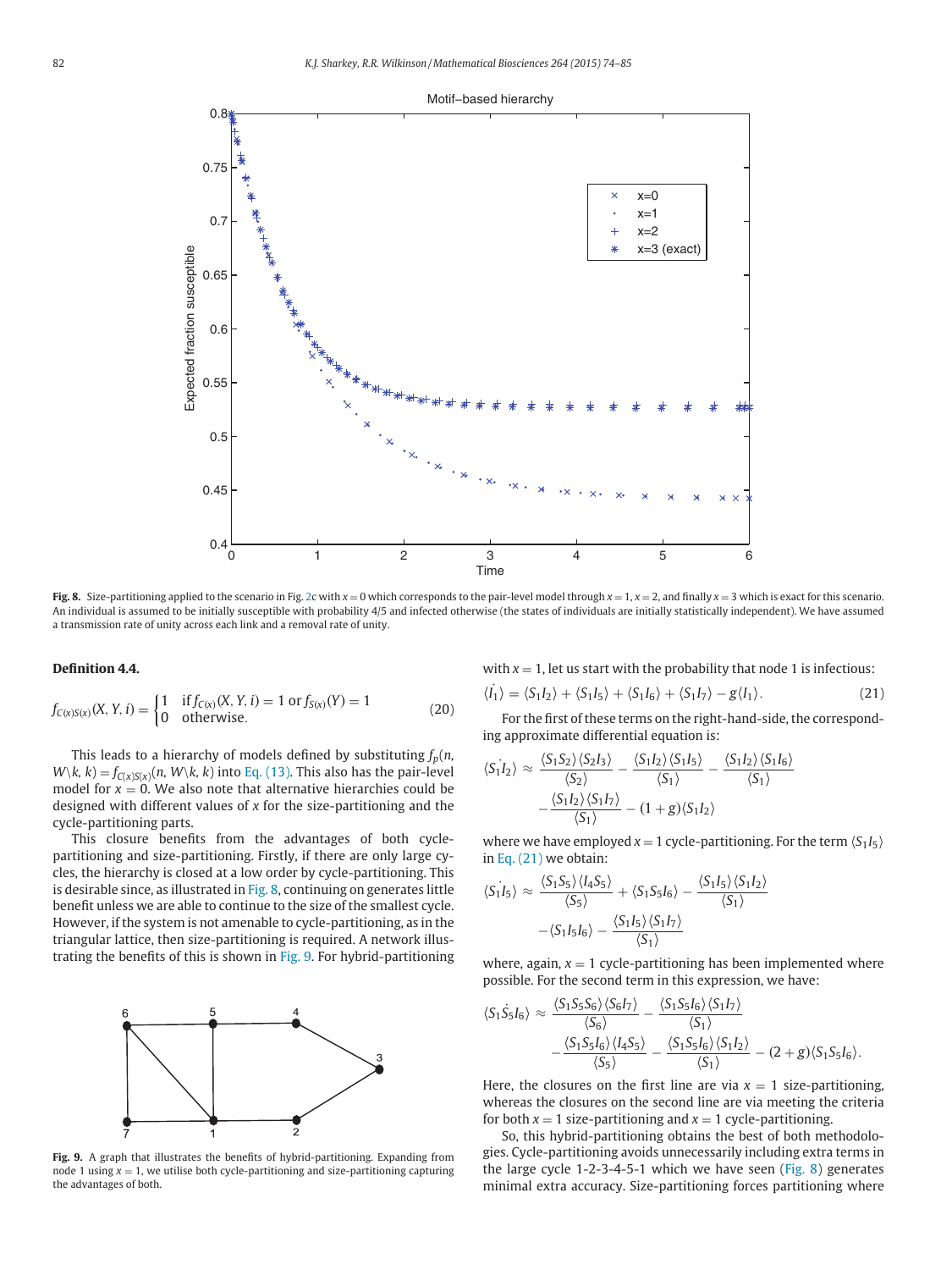<span id="page-10-0"></span>

Fig. 10. Two simple examples of applying the alternative closure rule as encoded by [Eq. \(16\).](#page-6-0) The shaded region specifies the initial subsystem state, and there is a new *IS* link towards it in accordance with the way in which the induced state spaces are built. The dashed lines represent additional links between the new node and the original subsystem (these would be ignored by the closure rule in [Eq. \(13\)\)](#page-6-0).

the motif sizes get beyond a specified level, here constraining the maximum motif size to be 3.

#### *4.4. Alternative closure*

Before leaving this section, we include a brief aside on using the alternative closure defined in Eq.  $(15)$ . In this case, we can still apply the cycle, size and hybrid methods, but we use [Eq. \(16\)](#page-6-0) in place of [Eq. \(13\).](#page-6-0) Two examples of applying this are illustrated in Fig. 10. Here the shaded regions represent the existing subsystem states and the solid lines coming out of these regions represents the new infectious node being added on. The dashed lines represent other links between the new infectious nodes and the original subsystems. Supposing that the criteria for pseudo-partitioning is met at this stage (i.e. the relevant  $f_p(.) = 1$ ), for Fig. 10a we obtain

$$
\langle I_1 S_2 I_3 \rangle \approx \frac{\langle I_1 S_2 \rangle \langle S_2 I_3 \rangle \langle I_1 I_3 \rangle}{\langle I_1 \rangle \langle S_2 \rangle \langle I_3 \rangle},
$$

and for Fig. 10b, we obtain

$$
\langle I_1 S_2 S_3 I_4 I_5 \rangle \approx \frac{\langle I_1 S_2 S_3 I_4 \rangle \langle I_1 I_5 \rangle \langle S_2 I_5 \rangle \langle S_3 I_5 \rangle}{\langle I_1 \rangle \langle S_2 \rangle \langle S_3 \rangle \langle I_5 \rangle^2}.
$$

We note that for cycle-partitioning with  $x > 0$ , both closure methods become equivalent (Eq.  $(16)$  reduces to Eq.  $(13)$ ) since the types of additional links drawn in Fig. 10 could not be present.

Notice that when the closure of triples always occurs (e.g.  $x = 0$ cycle-partitioning or  $x = 0$  size-partitioning), the variant of the pairlevel models introduced in [\[8\]](#page-12-0) and [\[9\]](#page-12-0) is obtained under this closure. This variant is expected to be able to handle clustered networks more accurately than the variant considered in [\[11\]](#page-12-0) and [\[12\]](#page-12-0) that follows from [Eq. \(13\).](#page-6-0)

#### **5. Discussion**

Recently it has been possible to establish exact and practicable representations of stochastic epidemic dynamics on finite tree networks [\[11\]](#page-12-0) using closure methodologies evaluated at the level of individuals [\[8,9\].](#page-12-0) Message-passing also gives exact representations on trees [\[16\]](#page-12-0) and this can be shown, under some circumstances with Poisson transmission processes, to be equivalent to moment closure models [\[13\].](#page-12-0) Under suitable and very restrictive homogeneity assumptions, population-level versions of these closed models (e.g. [\[5\]\)](#page-12-0) can also be exactly derived on idealised graphs with homogeneous initial conditions [\[8\].](#page-12-0)

Within the individual-level closure construction, it is possible to go beyond trees and obtain exact representations of epidemic dynamics on some networks with cycles using the idea of dynamical partitioning on the graph [\[12\].](#page-12-0) Here we defined dynamical partitioning on arbitrary networks and also observed that it applies to both Markovian and non-Markovian SIR dynamics. In the Markovian case with Poisson transmission and removal processes, we can use dynamical partitioning to define exact SIR moment closure models. The extent to which these models are computationally viable depends primarily on the underlying structure of the network.

More specifically, starting from the probabilities of the states of individual nodes in a given network, we uniquely defined the full set of exact induced moment equations by automatically implementing dynamical partitioning where applicable. We also defined transmission blocks as a natural decomposition of a network for the closure of SIR models. Transmission blocks represent a possible extension of the block concept in graph theory into directed networks. Using this concept, we proved a theorem stating that the size of the largest subsystem state appearing in the set of moment equations is equal to the size of the largest transmission block.

We also investigated hierarchies of approximate moment closure models. In the epidemic literature, it is normally the case that moment closure models are constructed at the level of pairs, or occasionally for triples or quads [\[2,6,7\].](#page-12-0) This is often accompanied with an assertion that higher order models exist. However, to our knowledge, these higher order epidemic models have never been defined explicitly. This is understandable since these models rapidly become too complex to be of real practical relevance, but it does leave open the theoretical question of how these models can be defined [\[9\].](#page-12-0) To address this, we introduced 'pseudo-partitioning' to construct complete hierarchies of approximate closed models that are well-defined at all orders. In fact, we defined several hierarchies of closed models; one in terms of motif size, one in terms of the size of cycles in the network, and a hybrid method taking the best of both of the previous methods. Undoubtedly other hierarchies can be defined as well. In addition, we investigated two mechanisms of closure – one based on exact dynamical partitioning and the other which is more related to the Kirkwood closure.

The closure based directly around dynamical partitioning has the variant of the closure model considered by [\[11\]](#page-12-0) as its zeroth order variant (for all of the size, cycle and hybrid approaches). The hierarchies based around the alternative closure all have the model introduced in [\[8\]](#page-12-0) and [\[9\]](#page-12-0) as their zeroth order variant (this is designed to handle networks with clustering in a more effective way). We also observed that the conditions for cycle-partitioning at orders greater than zero mean that both methods of closure become equivalent.

The hierarchies of models generated some interesting observations concerning the convergence to exactness with order. For example, for size-partitioning, the models converge to the exact solution with increasing order, but this convergence is not always monotonic (see [Fig. 8\)](#page-9-0). It is typical for moment closure models of SIR epidemics to over-exaggerate the spread of an epidemic, but here we observed a counter example (see also [\[9\]](#page-12-0) where this is discussed as a possibility). An unanswered question is whether the approximate models always increase in accuracy as the order of the hierarchy increases. Intuitively we would expect that they do, and this is validated by the examples so far investigated.

#### **Acknowledgements**

RRW acknowledges support from [EPSRC](http://dx.doi.org/10.13039/501100000266) (DTA studentship). We thank two anonymous reviewers for helpful suggestions.

# **Appendix A. Proof of the underpinning results for [Theorem 3.3](#page-5-0)**

[Theorem 3.3](#page-5-0) follows from [Corollary A.1](#page-11-0) and [Lemma A.4](#page-11-0) below.

**Definition A.1.** A set  $W_n \subset V$  of size  $|W_n| = n$  can be 'generated' from a set  $W_m \subset V$  of size  $|W_m| = m$  where  $2 \le m < n$  if and only if a sequence of sets  $W_m$ , ...,  $W_i$ , ...,  $W_n$  exist where  $W_{i+1} = W_i \cup \{k\}$ , where *k* is a single node in *VWi*, and there exists an arc from *k* towards some individual  $j \in W_i$  which is not dynamically partitioning relative to *k* and  $W_i \setminus \{j\}$ .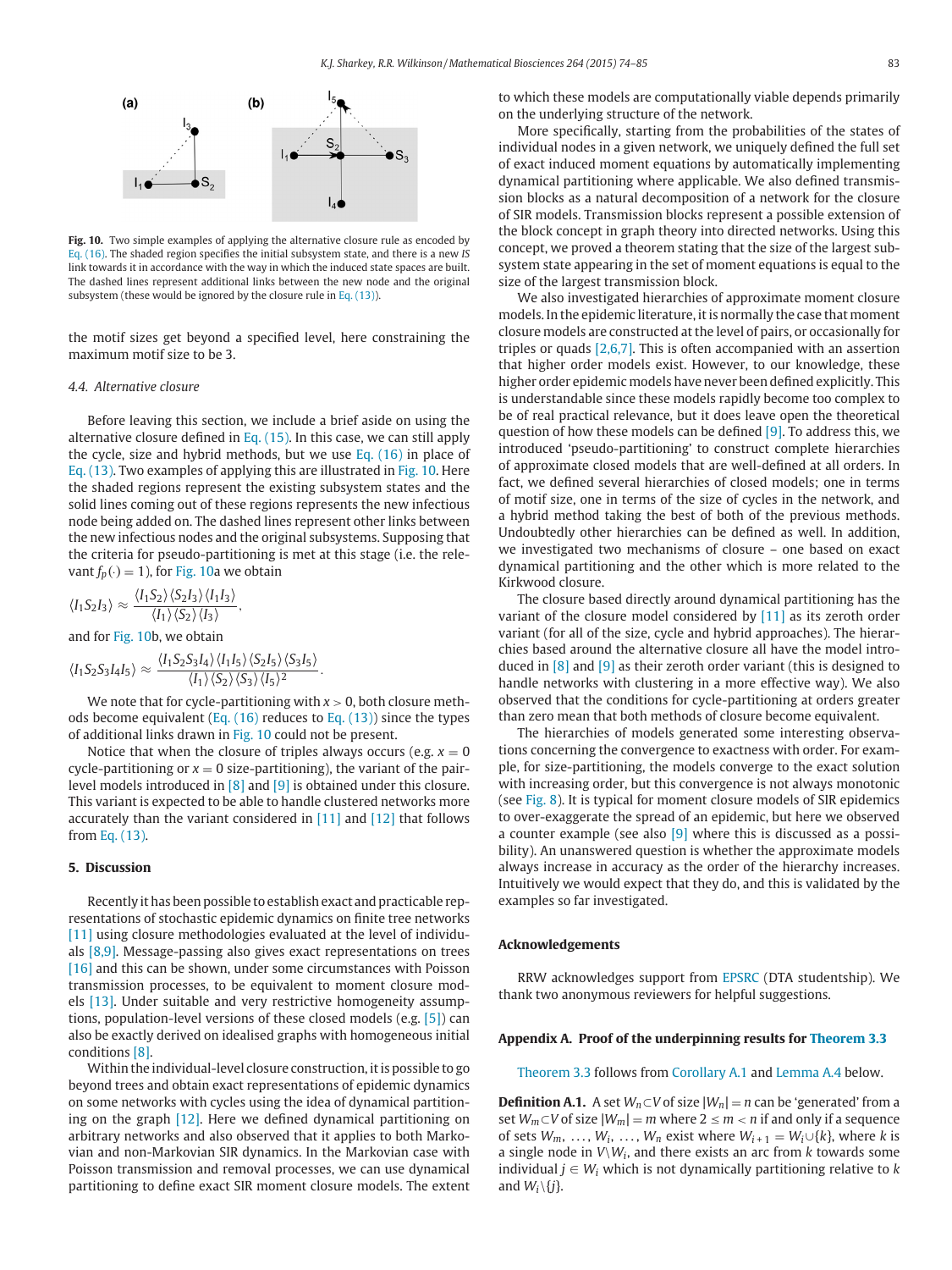<span id="page-11-0"></span>

**Fig. 11.** Demonstration for Lemma A.2: 'ways' in which a set  $W_3 = \{i, j, k\}$  can be generated from the pair {*i, j*}, where *j* is connected towards *i*. Note that  $W_3$  is always a subset of some directed sub-block, and *i* is reachable from all others in both *D*[*W*3] and the directed sub-block. The dashed arrows represent paths which may consist of any number of vertices.

**Remark.** The above definition is constructed such that there exists a subsystem state *A*:  $W \rightarrow \{S, I\}$  belonging to  $M_E$ , where  $|W| > 2$ , if and only if *W* can be generated from some connected pair. This follows from the definition of  $M_F$  via [Eq. \(8\).](#page-3-0)

**Lemma A.1.** *If a set W can be generated from some connected pair, then there exists*  $X \supseteq W$  *such that D[X] is a directed sub-block. There also exists*  $s$ ome node  $i \in W$  that is reachable from all other nodes in both D[W] and *D*[*X*]*.*

**Proof.** The proof follows by induction. Lemma A.2 proves the statement for the case  $|W| = 3$  while Lemma A.3 establishes the inductive step.  $\Box$ 

**Corollary A.1.** *If A*:  $W \rightarrow \{S, I\}$  *is a subsystem state belonging to*  $M_E$ , *where*  $|W| > 2$ , *then there exists*  $X \supseteq W$  *such that*  $D[X]$  *is a directed sub-block.*

**Proof.** This follows directly from Lemma A.1 and [Definition A.1.](#page-10-0)  $\Box$ 

**Lemma A.2.** *If a set W where*  $|W| = 3$  *can be generated from some connected pair, then there exists*  $X \supseteq W$  *such that D[X] is a directed subblock, and some i*  $\in$  *W* is reachable from all others in both D[W] and *D*[*X*]*.*

**Proof.** We focus only on directed links since directed sub-blocks cannot be destroyed by making links undirected. With reference to Fig. 11, if a set  $W_3 = \{i, j, k\}$  can be generated from the pair  $W_2 =$ {*i, j*}, with *j* connected towards *i*, then there is a link from *k* to either *i* or *j*. Further, from the definition of dynamical partitioning and the generating rule, there are two possibilities: (1) there exists two vertex disjoint paths  $P_1$ ,  $P_2$  from some individual (which could be  $k$ ) to both members of  $W_2$ , and where  $k$  is the penultimate individual in one of these paths (see Fig. 11a and c), or  $(2)$  there exists a path  $P_3$  from one member of  $W_2$  to the other, and  $k$  is the penultimate individual in this path (see Fig. 11b and d). Note that in all cases depicted in Fig. 11, *W*<sup>3</sup> is a subset of some directed sub-block in which *i* is reachable from all others (and *i* is reachable from all others in  $D[W_3]$ ).  $\Box$ 

**Lemma A.3.** *If the statement made in* Lemma A.1 *is true for the case where*  $|W| = n$ , then it is also true when  $|W| = n + 1$ .

**Proof.** Firstly, note that  $W_{n+1}$ , where  $|W_{n+1}| = n + 1$ , can be generated from some connected pair if and only if it can be generated from some set  $W_n$ , where  $|W_n| = n$ , which can itself be generated from some connected pair. Now suppose that Lemma A.1 is true for the case where  $|W| = n$ , and let  $W_n$  be a set of size *n* that can be generated from some connected pair. Then we have a set  $X \supseteq W_n$  such that *D*[*X*] is a directed sub-block where, without loss of generality,  $i \in W_n \subseteq X$  is reachable from all others in both  $D[W_n]$  and  $D[X]$ . With reference to Fig. 12, and again focusing only on directed links, if a set  $W_{n+1} = W_n \cup \{k\}$  ( $k \notin W_n$ ) can be generated from  $W_n$ , then either there exist two vertex disjoint paths  $P_1$ ,  $P_2$  from some individual to two different members of  $W_n$  and  $k$  is the penultimate individual in one of these paths (Fig. 12a), or there exists a path  $P_3$  from one member of  $W_n$  to a different member of  $W_n$  and *k* is the penultimate individual in this path (Fig. 12b). This follows from the generating rule and the definition of dynamical partitioning. Note that if  $P_1$ ,  $P_2$  exist then  $D[X \cup P_1 \cup P_2]$  is a directed sub-block in which *i* is reachable from all others (and *i* is reachable from all others in  $D[W_{n+1}]$ ). Similarly, if  $P_3$ exists then  $D[X \cup P_3]$  is a directed sub-block in which *i* is reachable from all others (and *i* is reachable from all others in  $D[W_{n+1}]$ ).  $\square$ 

**Lemma A.4.** *If there exists XV such that D*[*X*] *is a directed sub-block, then there exists a subsystem state A:*  $X \rightarrow \{S, I\}$  *belonging to*  $M_E$ *.* 

**Proof.** If  $D[X]$  is a directed sub-block in which  $i \in X$  is reachable from all others, then there exists at least one arc (*j, i*) in *D*[*X*]. The lemma then follows from Lemma A.5 below which proves that *X* can be generated from  $\{i, j\}$ .  $\Box$ 

**Lemma A.5.** Let  $D[X]$  be a directed sub-block and let  $i \in W \subset X$ , where |*W*| 2*, be reachable from all others in both D*[*W*] *and D*[*X*]*. In this case, some set W* $\cup$ {*k*}*, where k*  $\in$  *X* $\setminus$ *W, can be generated from W, and i is reachable from all others in D[* $W \cup \{k\}$ *].* 

**Proof.** From Fig. 12 but with  $k \in X$  we note that some set  $W \cup \{k\}$ , where  $k \in X \backslash W$ , can be generated from W if and only if there exist two vertex disjoint paths *P*1, *P*<sup>2</sup> from some individual to two different members of *W* and where *k* is the penultimate individual in one of these paths, or there exists a path  $P_3$  from one member of *W* to a different member of *W* and *k* is the penultimate individual in this path. Our proof is by contradiction. We shall assume that neither of



**Fig. 12.** Demonstration for Lemma A.3. Here, the single node in *XW* is illustrative of the nodes in this set which must be connected by at least one path to node *i*, and where the underlying graph G[X] is biconnected. We have placed node k outside of X, but  $k \in X \setminus W$  is also permitted. (a) Shows k belonging to one of two vertex disjoint paths from some node to W and (b) shows k as the penultimate individual in a path from a node in W to a different node in W. In either case,  $W_n \cup \{k\}$  is seen to always be a subset of some Y=X where *D*[*Y*] is a directed sub-block in which *i* is reachable from all others (and *i* is reachable from all others in *D*[*W<sub>n</sub>* $\cup$ {*k*}]).